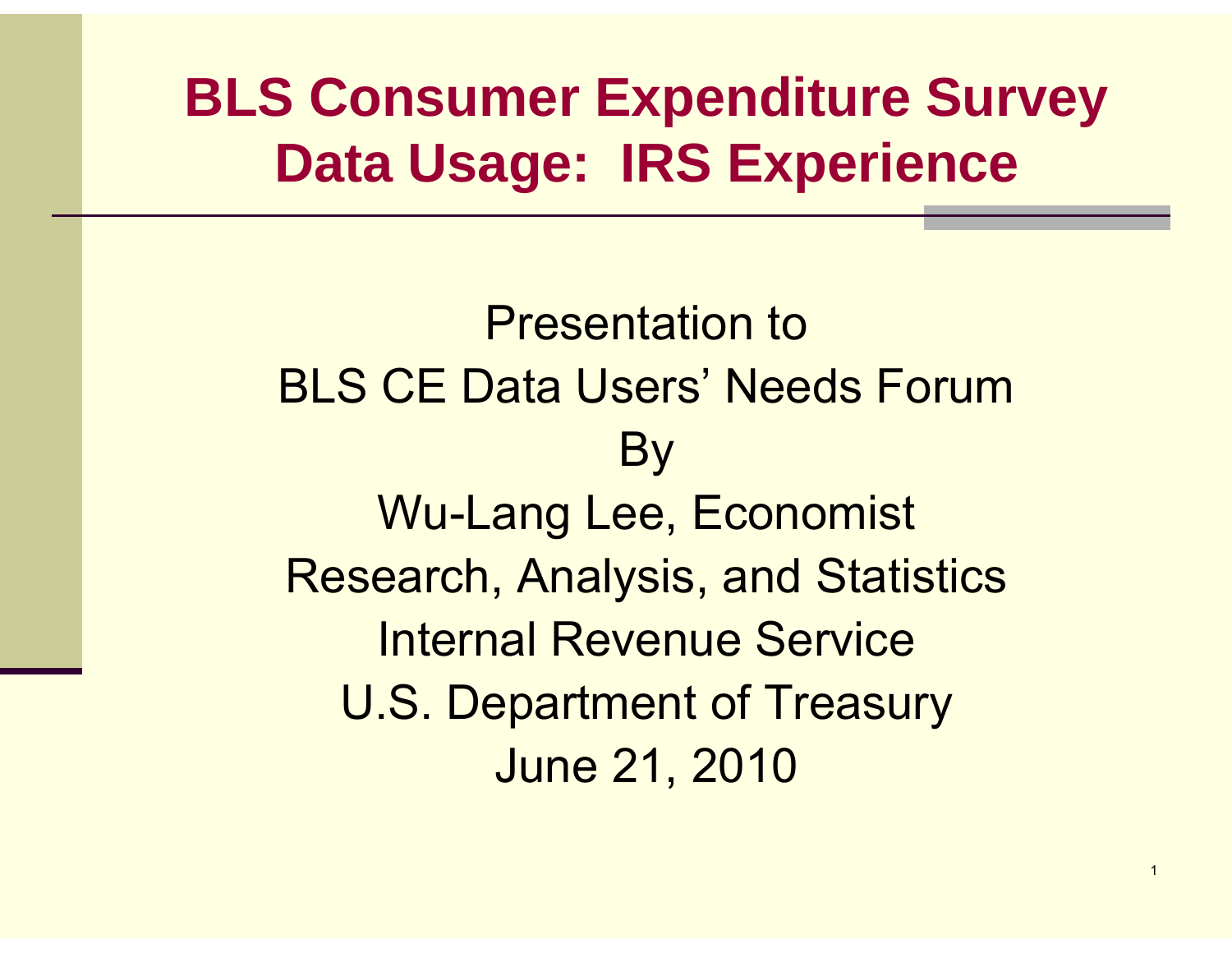### **Disclaimer**

The views presented here are those of the author only. They are not necessarily of the views of the Internal Revenue Service or the Department of Treasury.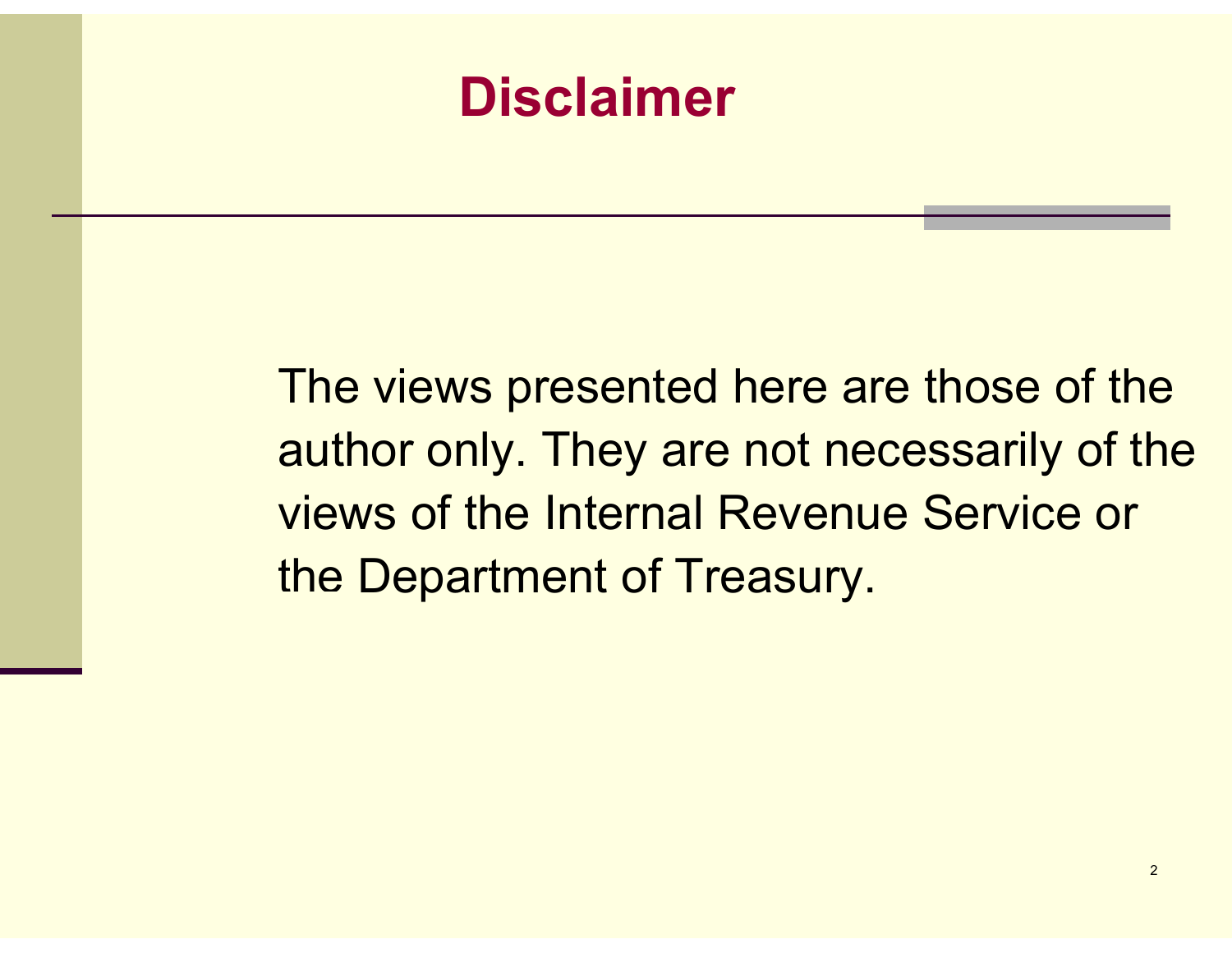### **Outline of Presentation Presentation ….**

- **Background of IRS State & Local Sales Tax** (SLST) Project
- **□ How IRS Uses CE Data**
- **□ Sample Output**
- $\Box$ Recommendations
- **□ Concluding Remarks**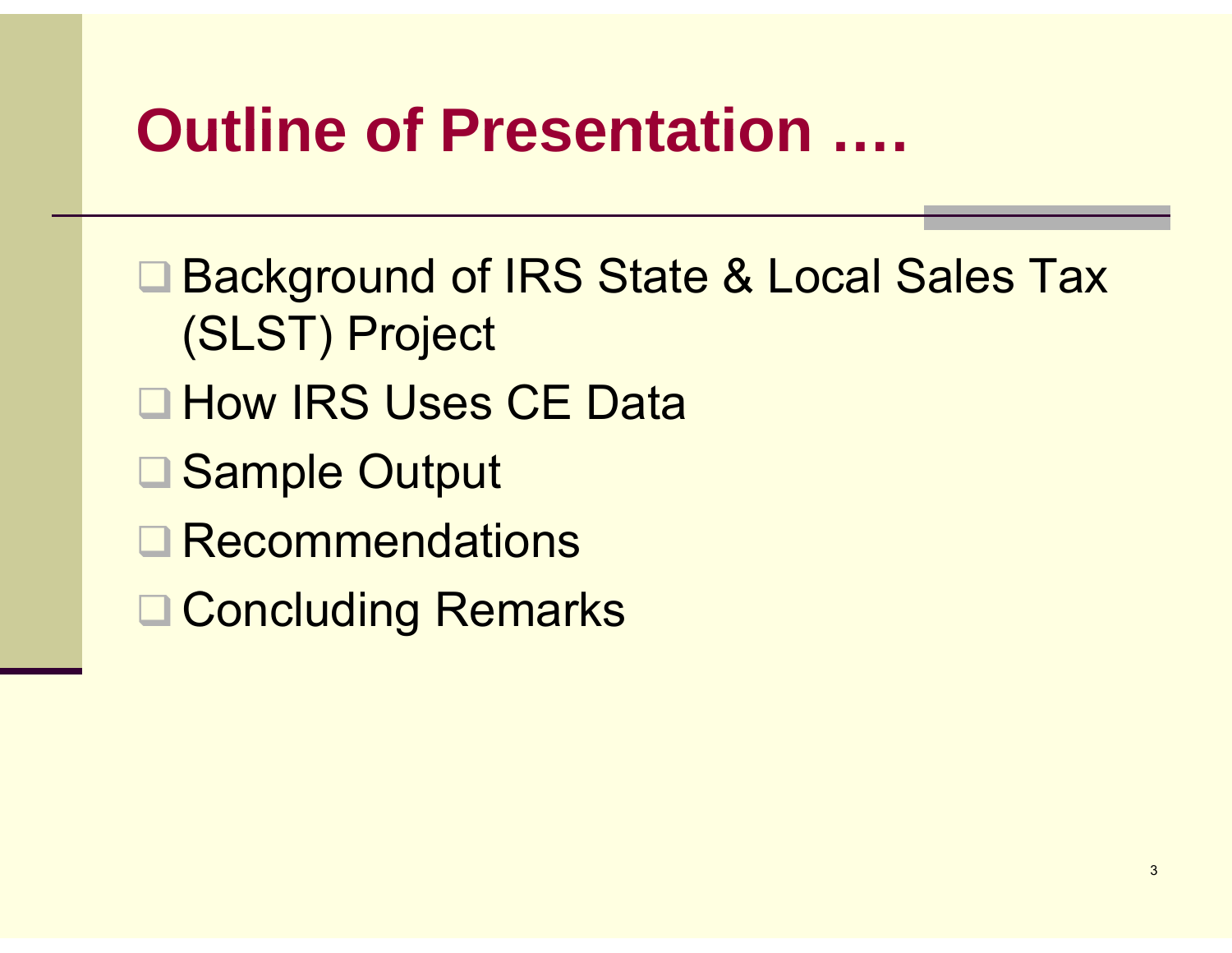### **Background of IRS SLST Project …**

- IRC Sec. 164(b)(5) provides taxpayers with an option to deduct State and Local General Sales Tax in lieu of State and Local Income Tax.
- □ This provides a benefit particularly important to taxpayers residing in states with no income tax.
- $\Box$  Taxpayers may deduct actual sales tax amounts on Schedule A (Form 1040), if they kept all the receipts.
- **As a service to taxpayers, IRS provides safe harbor amounts for** taxpayers to use in lieu o f actual amounts.
- When using the optional sales tax tables, taxpayers may also deduct sales tax paid on certain specified items such as motor vehicles, aircraft, boat, or home. (The amount of tax deducted for these specified items may not exceed what would be paid at the state's general sales tax rate if the sales tax rate for the specified items is higher.)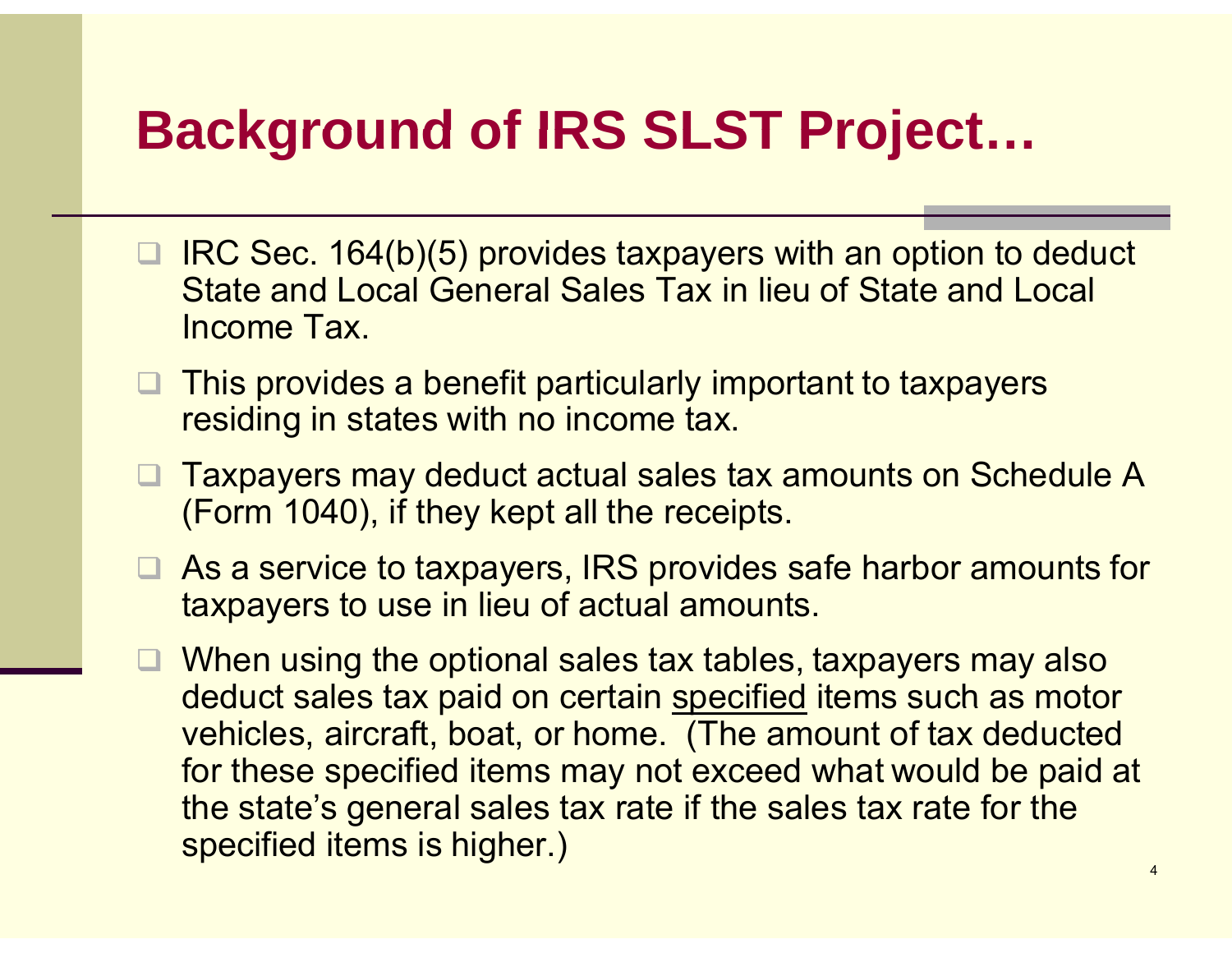## **How IRS Uses CE Data**

- $\Box$ IRS uses both Diary and Interview CE annual data since 2004.
- $\Box$ IRS provides both state and local taxability data at UCC levels to BLS.
- $\Box$  BLS uses these taxability data files to estimate the household sales tax amount, gives that data to the IRS, along with household income, family size, and other variables by state and locality.
- $\Box$  Based on BLS CE data, IRS develops several nonlinear regression models to estimate state and local general sales tax amounts by family size and income bracket.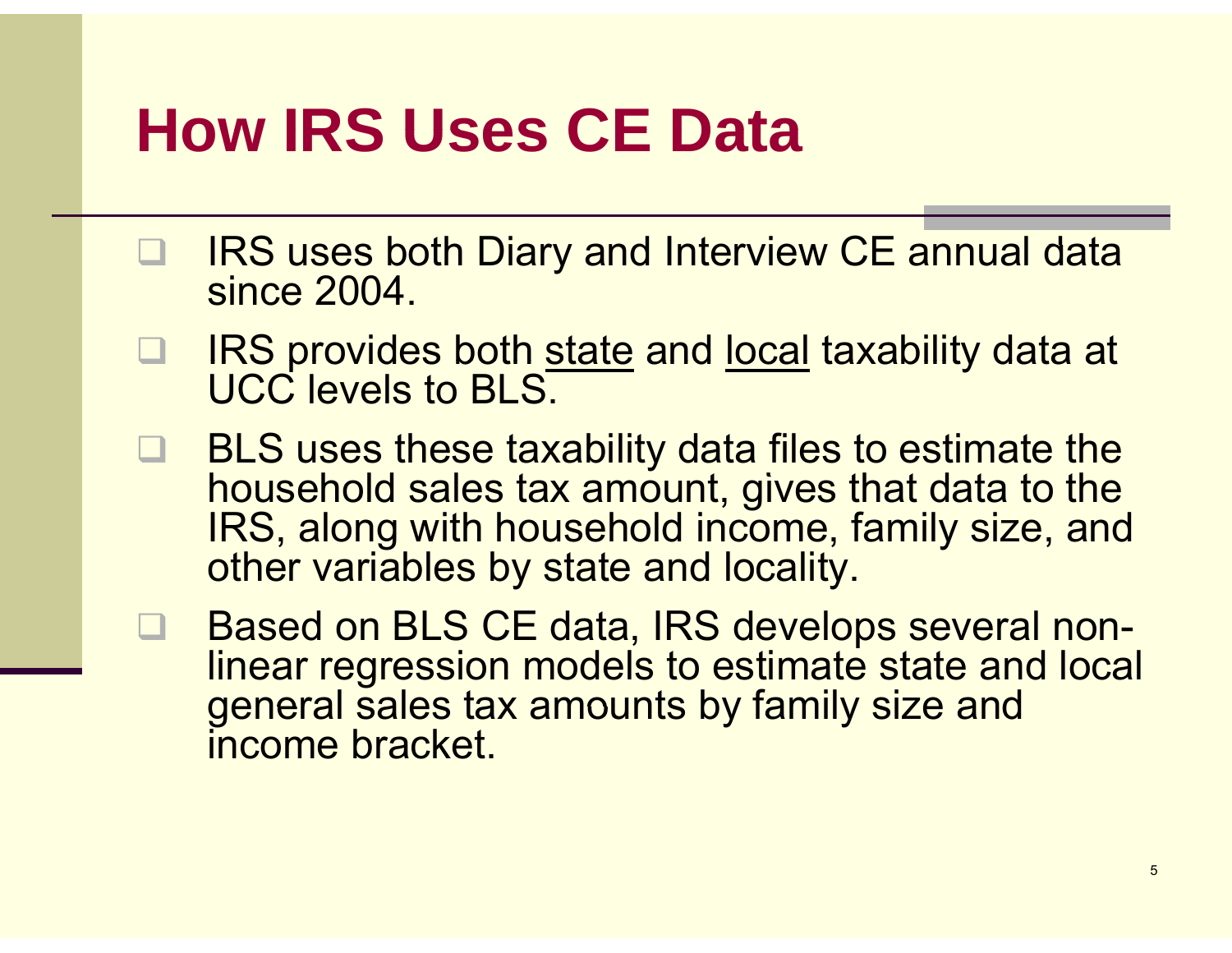### **How IRS Uses CE Data Data -- continued**

- $\Box$ Each state has its own sales tax table.
- $\Box$  Local sales tax estimates are grouped into four separate local tables, based on similar magnitudes and characteristics.
- $\Box$ □ The state and local sales tax tables were published in the *1040 Instructions* IRS mails to taxpayers each year, or in IRS Publication 600.
- □ An online "Sales Tax Deduction Calculator" is available at the www.irs.gov web site. Eligible taxpayers may use this calculator to get deduction amounts at the ZIP code level. Many users found this a really "time saver," especially for taxpayers who moved across states or localities in a given year.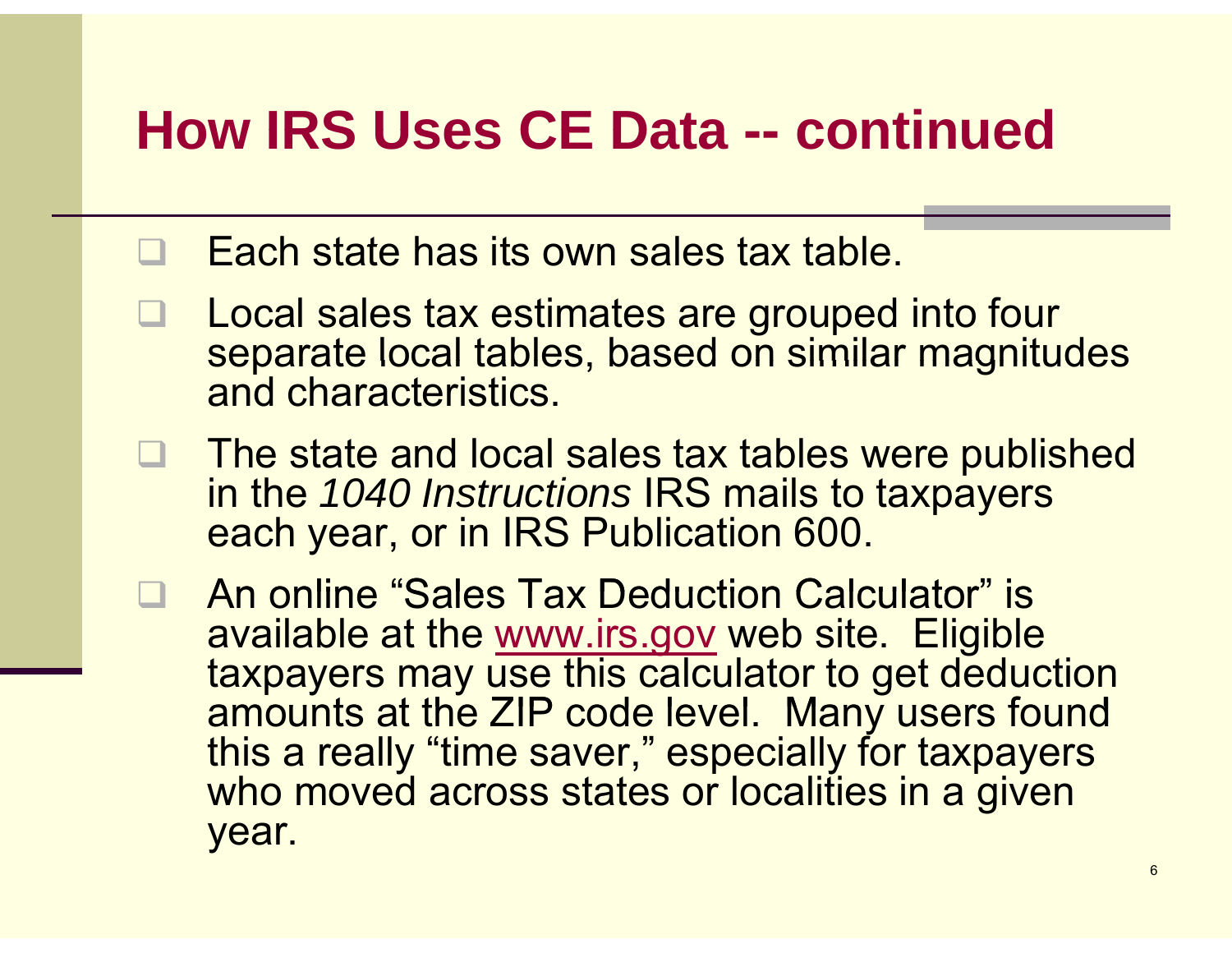#### **2009 Optional State and Certain Local Sales Tax Tables**

|                                                                                                                  | Income                                                                                                                                                               | <b>Exemptions</b>                                                               |                                                                                                                                                                         |                                                                          |                                                                                        |                                                                     | <b>Exemptions</b>                                                           |                                                                                  |                                                                           |                                                                           |                                                                           |                                                                                                                                                                                                                                                                                                                                                                                                       | <b>Exemptions</b>                                                   |                                                                                             |                                                                                          |                                                         |                                                                  |                                                                                                                                                               | Exemptions<br>Over                                                            |                                                                                  |                                                                                  |                                                                                  |                                                                                                                                                                                                    |                                                                                  |                                                                                                                                                        | <b>Exemptions</b>                                                                               |                                                             |                                                             |                                                             |                                                                                                                                                         |                                                               |
|------------------------------------------------------------------------------------------------------------------|----------------------------------------------------------------------------------------------------------------------------------------------------------------------|---------------------------------------------------------------------------------|-------------------------------------------------------------------------------------------------------------------------------------------------------------------------|--------------------------------------------------------------------------|----------------------------------------------------------------------------------------|---------------------------------------------------------------------|-----------------------------------------------------------------------------|----------------------------------------------------------------------------------|---------------------------------------------------------------------------|---------------------------------------------------------------------------|---------------------------------------------------------------------------|-------------------------------------------------------------------------------------------------------------------------------------------------------------------------------------------------------------------------------------------------------------------------------------------------------------------------------------------------------------------------------------------------------|---------------------------------------------------------------------|---------------------------------------------------------------------------------------------|------------------------------------------------------------------------------------------|---------------------------------------------------------|------------------------------------------------------------------|---------------------------------------------------------------------------------------------------------------------------------------------------------------|-------------------------------------------------------------------------------|----------------------------------------------------------------------------------|----------------------------------------------------------------------------------|----------------------------------------------------------------------------------|----------------------------------------------------------------------------------------------------------------------------------------------------------------------------------------------------|----------------------------------------------------------------------------------|--------------------------------------------------------------------------------------------------------------------------------------------------------|-------------------------------------------------------------------------------------------------|-------------------------------------------------------------|-------------------------------------------------------------|-------------------------------------------------------------|---------------------------------------------------------------------------------------------------------------------------------------------------------|---------------------------------------------------------------|
|                                                                                                                  | But                                                                                                                                                                  | $\mathbf{2}$<br>3<br>1.                                                         |                                                                                                                                                                         |                                                                          | 4                                                                                      | 5                                                                   | Over<br>5                                                                   | $\overline{2}$<br>3<br>4<br>5<br>5<br>$\mathbf{1}$                               |                                                                           |                                                                           |                                                                           |                                                                                                                                                                                                                                                                                                                                                                                                       | Over                                                                | Over<br>$\overline{2}$<br>$\mathbf{1}$<br>3<br>4<br>- 5<br>5                                |                                                                                          |                                                         |                                                                  |                                                                                                                                                               | $\mathbf{1}$                                                                  | 2                                                                                | 3                                                                                | $\overline{4}$                                                                   | 5 <sup>5</sup>                                                                                                                                                                                     | 5 <sup>5</sup>                                                                   | $\mathbf{1}$<br>$\overline{2}$<br>3                                                                                                                    |                                                                                                 |                                                             | 4                                                           | 5                                                           | Over<br>5                                                                                                                                               |                                                               |
| At<br>least                                                                                                      | less<br>than                                                                                                                                                         |                                                                                 | Alabama                                                                                                                                                                 |                                                                          |                                                                                        |                                                                     | 4.0000%                                                                     |                                                                                  | Arizona                                                                   |                                                                           | 5.6000%                                                                   |                                                                                                                                                                                                                                                                                                                                                                                                       |                                                                     |                                                                                             | <b>Arkansas</b>                                                                          |                                                         |                                                                  | 6.0000%                                                                                                                                                       |                                                                               |                                                                                  | California <sup>1,2</sup>                                                        |                                                                                  | 8.0034%                                                                                                                                                                                            |                                                                                  |                                                                                                                                                        | Colorado                                                                                        |                                                             |                                                             |                                                             | 2.9000%                                                                                                                                                 |                                                               |
| \$0<br>20,000<br>30,000<br>40,000<br>50,000<br>60,000<br>70,000<br>80,000<br>90,000                              | \$20,000<br>30,000<br>40,000<br>50,000<br>60,000<br>70,000<br>80,000<br>90,000<br>100,000                                                                            | 203<br>310<br>365<br>413<br>458<br>500<br>540<br>578<br>615                     | 239<br>362<br>425<br>479<br>530<br>576<br>621<br>663<br>704                                                                                                             | 264<br>397<br>465<br>524<br>578<br>627<br>675<br>720<br>763              | 282<br>424<br>496<br>558<br>615<br>667<br>717<br>764<br>809                            | 298<br>446<br>521<br>586<br>645<br>700<br>752<br>801<br>848         | 319<br>477<br>557<br>626<br>688<br>746<br>800<br>852<br>901                 | 219<br>364<br>443<br>514<br>579<br>641<br>702<br>759<br>815                      | 237<br>393<br>478<br>553<br>623<br>688<br>752<br>812<br>871               | 249<br>412<br>499<br>577<br>650<br>718<br>783<br>846<br>906               | 258<br>425<br>516<br>596<br>670<br>739<br>807<br>871<br>932               | 265<br>436<br>529<br>610<br>686<br>757<br>825<br>890<br>953                                                                                                                                                                                                                                                                                                                                           | 274<br>451<br>546<br>630<br>708<br>781<br>851<br>917<br>982         | 287<br>475<br>574<br>662<br>742<br>816<br>887                                               | 319<br>526<br>635<br>731<br>818<br>899<br>954 1049 1110 1156<br>1017 1118 1183 1231 1270 | 340<br>559<br>674<br>775<br>867<br>952                  | 356<br>584<br>704<br>809<br>904<br>992                           | 368<br>604<br>727<br>835<br>934<br>1025<br>976 1034 1077 1111 1159<br>1193 1243                                                                               | 386<br>631<br>760<br>872<br>975<br>1069<br>1324                               | 285<br>482<br>589<br>686<br>776<br>862                                           | 309<br>519<br>633<br>736<br>831<br>921<br>945 1009<br>1025 1092 1135 1166        | 323<br>542<br>660<br>767<br>865<br>958<br>1049                                   | 334<br>559<br>681<br>790<br>891<br>986<br>1078<br>1102 1174 1218 1251 1278 1314                                                                                                                    | 343<br>573<br>697<br>808<br>911<br>1008                                          | 355<br>591<br>719<br>833<br>939<br>1038<br>1102 1134<br>1191 1226                                                                                      | 105<br>171<br>206<br>239<br>269<br>297<br>324<br>351<br>376                                     | 114<br>184<br>223<br>257<br>288<br>318<br>347<br>375<br>401 | 119<br>193<br>233<br>268<br>301<br>331<br>361<br>390<br>417 | 123<br>200<br>240<br>276<br>310<br>341<br>372<br>401<br>429 | 127<br>205<br>246<br>283<br>317<br>349<br>380<br>410<br>438                                                                                             | 131<br>212<br>254<br>292<br>327<br>360<br>392<br>422<br>451   |
| 100,000<br>120,000<br>140,000 160,000<br>160,000 180,000<br>180,000 200,000<br>200,000 or more                   | 120,000<br>140,000                                                                                                                                                   | 666<br>737<br>801<br>868                                                        | 759<br>836<br>906<br>978<br>930 1045<br>1271 1407 1499 1571 1630 1713                                                                                                   | 822<br>903                                                               | 870<br>955<br>977 1032 1077 1141<br>1053 1110 1158 1225<br>1122 1183 1232 1302         | 910                                                                 | 967<br>998 1059                                                             | 891                                                                              | 951                                                                       | 988                                                                       |                                                                           | 1016 1039 1069<br>999 1064 1105 1135 1159 1192 1222 1339 1415 1472 1518 1580<br>1098 1167 1210 1242 1268 1303 1327 1454 1535 1596 1645 1712<br>1200 1273 1319 1353 1380 1418 1434 1569 1656 1721 1774 1846<br>1295 1372 1420 1456 1485 1524 1532 1675 1767 1835 1891 1967<br>1816 1910 1970 2014 2050 2099 2039 2221 2337 2424 2495 2591                                                              |                                                                     |                                                                                             |                                                                                          |                                                         |                                                                  | 1103 1211 1280 1332 1374 1431                                                                                                                                 |                                                                               |                                                                                  |                                                                                  |                                                                                  | 1208 1284 1332 1367 1395 1434<br>1358 1441 1493 1531 1562 1604<br>1496 1584 1639 1680 1713 1758<br>1638 1731 1790 1834 1869 1916<br>1771 1869 1931 1977 2014 2064<br>2504 2624 2701 2757 2803 2865 |                                                                                  |                                                                                                                                                        | 411<br>461<br>506<br>554<br>598<br>842                                                          | 438<br>490<br>537<br>586<br>631<br>882                      | 454<br>508<br>556<br>606<br>653<br>908                      | 467<br>521<br>570<br>621<br>668<br>927                      | 477<br>532<br>582<br>633<br>681<br>943                                                                                                                  | 491<br>547<br>597<br>650<br>698<br>963                        |
|                                                                                                                  | Income                                                                                                                                                               |                                                                                 | Connecticut                                                                                                                                                             |                                                                          | 6.0000%                                                                                |                                                                     |                                                                             |                                                                                  | <b>District of Columbia</b>                                               |                                                                           |                                                                           | 5,8130%                                                                                                                                                                                                                                                                                                                                                                                               |                                                                     |                                                                                             | Florida                                                                                  |                                                         |                                                                  | $6.0000\%$                                                                                                                                                    |                                                                               |                                                                                  | Georgia                                                                          |                                                                                  |                                                                                                                                                                                                    | 4.0000%                                                                          |                                                                                                                                                        | Hawaii                                                                                          |                                                             |                                                             |                                                             |                                                                                                                                                         | 4.0000%                                                       |
| 20,000<br>30,000<br>40,000<br>50,000<br>60,000<br>70,000<br>80,000<br>90,000<br>100,000<br>120,000               | \$0 \$20,000<br>30,000<br>40,000<br>50,000<br>60,000<br>70,000<br>80,000<br>90,000<br>100,000<br>120,000<br>140,000<br>140,000 160,000 1096 1156 1193 1220 1241 1270 | 216<br>369<br>452<br>526<br>593<br>656<br>717<br>774<br>829<br>902<br>1005 1060 | 229<br>392<br>479<br>557<br>628<br>694<br>758<br>818<br>875<br>952                                                                                                      | 238<br>406<br>496<br>576<br>649<br>717<br>783<br>845<br>904<br>1094 1119 | 244<br>416<br>508<br>590<br>665<br>735<br>802<br>865<br>925<br>983 1006 1024           | 249<br>424<br>518<br>601<br>677<br>748<br>816<br>880<br>942<br>1139 | 256<br>435<br>531<br>616<br>694<br>766<br>836<br>901<br>964<br>1048<br>1166 | 177<br>303<br>373<br>436<br>495<br>550<br>604<br>656<br>706<br>774<br>871<br>959 | 188<br>320<br>393<br>458<br>519<br>577<br>633<br>686<br>738<br>808<br>908 | 194<br>330<br>405<br>472<br>534<br>593<br>651<br>705<br>758<br>830<br>931 | 199<br>337<br>414<br>482<br>546<br>605<br>664<br>719<br>773<br>845<br>948 | 203<br>343<br>421<br>490<br>554<br>615<br>674<br>730<br>784<br>858<br>962<br>999 1023 1042 1056 1075 1191 1273 1325 1363 1394 1437                                                                                                                                                                                                                                                                    | -208<br>352<br>430<br>501<br>566<br>628<br>688<br>745<br>800<br>874 | 228<br>385<br>471<br>549<br>621<br>689<br>755<br>819<br>880<br>980 1083 1159 1207 1244 1273 | 249<br>419<br>512<br>594<br>671<br>744<br>814<br>881<br>946<br>964 1034 1078 1112        | 263<br>440<br>537<br>623<br>703<br>778<br>851<br>920    | 272<br>456<br>556<br>644<br>727<br>804<br>878<br>950<br>987 1018 | 280<br>469<br>571<br>662<br>746<br>824<br>901<br>973<br>1043<br>1138                                                                                          | 291<br>486<br>591<br>685<br>771<br>852<br>931<br>1005<br>1077<br>1175<br>1312 | 147<br>240<br>290<br>335<br>377<br>416<br>454<br>491<br>527<br>575<br>645<br>708 | 160<br>260<br>313<br>361<br>405<br>447<br>487<br>525<br>563<br>614<br>686<br>752 | 169<br>272<br>328<br>377<br>423<br>466<br>507<br>547<br>586<br>638<br>712<br>779 | 175<br>281<br>339<br>389<br>436<br>480<br>523<br>563<br>602<br>656<br>731<br>800                                                                                                                   | 179<br>289<br>347<br>399<br>447<br>492<br>535<br>576<br>616<br>670<br>747<br>816 | 186<br>299<br>359<br>412<br>461<br>507<br>552<br>594<br>635<br>690<br>768<br>839                                                                       | 245<br>388<br>462<br>526<br>583<br>637<br>687<br>735<br>780<br>840                              | 280<br>440<br>523<br>594<br>658<br>718<br>774<br>826<br>876 | 302<br>474<br>562<br>639<br>707<br>771<br>830<br>886<br>939 | 319<br>500<br>593<br>673<br>745<br>811<br>873<br>932<br>987 | 333<br>521<br>618<br>700<br>775<br>844<br>908<br>969<br>1026<br>943 1010 1061 1102 1160<br>923 1035 1107 1162 1208 1270<br>997 1116 1193 1252 1300 1367 | 353<br>551<br>652<br>739<br>817<br>889<br>957<br>1020<br>1080 |
|                                                                                                                  | 160,000 180,000 1189 1254 1293 1322 1345 1376<br>180,000 200,000 1274 1343 1385 1416 1440 1473                                                                       |                                                                                 |                                                                                                                                                                         |                                                                          |                                                                                        |                                                                     |                                                                             |                                                                                  |                                                                           |                                                                           |                                                                           | 1049 1092 1118 1137 1153 1174 1303 1390 1445 1486 1519<br>1133 1178 1206 1227 1243 1265 1408 1499 1557 1601 1636 1683                                                                                                                                                                                                                                                                                 |                                                                     |                                                                                             |                                                                                          |                                                         |                                                                  |                                                                                                                                                               | 1565                                                                          | 774<br>835                                                                       | 820<br>883                                                                       | 849<br>914                                                                       | 870<br>936                                                                                                                                                                                         | 888<br>955                                                                       | 912                                                                                                                                                    | 1071 1197 1280 1342 1393 1464<br>979 1139 1272 1358 1424 1478 1552                              |                                                             |                                                             |                                                             |                                                                                                                                                         |                                                               |
| 200,000 or more                                                                                                  |                                                                                                                                                                      |                                                                                 |                                                                                                                                                                         |                                                                          | 1718 1807 1862 1902 1933 1976<br>$6.0000\%$                                            |                                                                     |                                                                             |                                                                                  | 1590 1647 1681 1707 1727 1754<br><b>Illinois</b>                          |                                                                           |                                                                           |                                                                                                                                                                                                                                                                                                                                                                                                       | 6.2500%                                                             |                                                                                             |                                                                                          |                                                         | 1982 2096 2168 2222 2265 2325<br>7.0000%                         |                                                                                                                                                               | 1174 1232 1269 1296 1318 1349                                                 |                                                                                  |                                                                                  |                                                                                  |                                                                                                                                                                                                    |                                                                                  | Kansas                                                                                                                                                 |                                                                                                 | 1487 1652 1759 1841 1907 1999                               |                                                             | 5.3000%                                                     |                                                                                                                                                         |                                                               |
|                                                                                                                  | <b>Income</b><br>\$0 \$20,000                                                                                                                                        | Idaho<br>300                                                                    | 353                                                                                                                                                                     | 388                                                                      | 415                                                                                    | 437                                                                 | 469                                                                         | 233                                                                              | 259                                                                       | 276                                                                       | 289                                                                       | 299                                                                                                                                                                                                                                                                                                                                                                                                   | 314                                                                 | 280                                                                                         | Indiana<br>307                                                                           | 325                                                     | 338                                                              | 348                                                                                                                                                           | 363                                                                           | lowa<br>255                                                                      | 279                                                                              | 294                                                                              | 305                                                                                                                                                                                                | $6.0000\%$<br>313                                                                | 326                                                                                                                                                    | 285                                                                                             | 332                                                         | 364                                                         | 389                                                         | 410                                                                                                                                                     | 438                                                           |
| 20,000<br>30,000<br>40,000<br>50,000<br>60,000<br>70,000<br>80,000                                               | 30,000<br>40,000<br>50,000<br>60,000<br>70,000<br>80,000<br>90,000                                                                                                   | 466<br>553<br>630<br>700<br>766<br>830                                          | 544<br>643<br>730<br>809<br>883<br>890 1021                                                                                                                             | 596<br>703<br>797<br>882                                                 | 636<br>750<br>849<br>939<br>961 1022<br>954 1037 1101 1155 1229<br>1109 1176 1232 1311 | 670<br>788<br>892                                                   | 716<br>842<br>951<br>985 1050<br>1072 1142                                  | 376<br>453<br>522<br>586<br>647<br>706<br>763                                    | 416<br>500<br>574<br>643<br>708<br>771<br>831                             | 442<br>530<br>607<br>680<br>747<br>813<br>875                             | 461<br>552<br>633<br>707<br>777<br>844<br>908                             | 477<br>570<br>653<br>729<br>801<br>869<br>935                                                                                                                                                                                                                                                                                                                                                         | 498<br>595<br>681<br>760<br>833<br>904<br>972                       | 454<br>547<br>628<br>703<br>773<br>840<br>904                                               | 496<br>597<br>685<br>765<br>840<br>912                                                   | 523<br>628<br>720<br>805<br>883<br>958<br>980 1028 1064 | 544<br>652<br>747<br>834<br>914<br>992                           | 560<br>671<br>768<br>857<br>940<br>1019<br>1093                                                                                                               | 582<br>697<br>798<br>890<br>975<br>1056<br>1133                               | 433<br>528<br>612<br>690<br>762<br>831<br>896                                    | 471<br>574<br>665<br>748<br>825<br>899<br>969                                    | 495<br>603<br>697<br>784<br>865<br>943                                           | 513<br>624<br>722<br>812<br>895<br>975<br>1015 1050 1077 1115                                                                                                                                      | 527<br>641<br>742<br>834<br>919                                                  | 547<br>665<br>768<br>863<br>951<br>1001 1036                                                                                                           | 453<br>540<br>616<br>685<br>749<br>810<br>867                                                   | 525<br>625<br>712<br>790<br>862                             | 574<br>682<br>775<br>860<br>937                             | 612<br>726<br>824<br>913                                    | 643<br>762<br>865<br>958 1020<br>995 1043 1110<br>930 1011 1073 1124 1195<br>994 1079 1145 1199 1275                                                    | 686<br>812<br>921                                             |
| 90,000<br>100,000<br>120,000 140,000<br>140,000 160,000<br>160,000 180,000<br>180,000 200,000<br>200,000 or more | 100,000<br>120,000                                                                                                                                                   |                                                                                 | 949 1086<br>1028 1173<br>1140 1296 1400 1481 1548 1641<br>1242 1406 1517 1603 1673 1772<br>1346 1520 1637 1727 1802 1906<br>1444 1626 1748 1842 1920 2030               |                                                                          | 1178 1248 1307 1389<br>1270 1345 1407 1494                                             |                                                                     |                                                                             | 817<br>892                                                                       | 889<br>968<br>999 1080 1133 1173                                          | 935                                                                       | 970                                                                       | 998 1037<br>1017 1054 1084 1125<br>1205 1249 1161 1254 1313 1357 1393 1441<br>1096 1183 1238 1280 1314 1361<br>1197 1288 1347 1391 1427 1477 1368 1475 1542 1592 1632 1687<br>1292 1387 1449 1495 1533 1584 1465 1577 1647 1700 1743 1801                                                                                                                                                             |                                                                     | 965                                                                                         | 1045<br>1046 1132 1187 1227 1260                                                         | 1096 1134                                               |                                                                  | 1164<br>1264 1364 1427 1474 1512 1563                                                                                                                         | 1206<br>1304                                                                  |                                                                                  | 959 1036                                                                         |                                                                                  | 1085 1122 1151 1191<br>1042 1126 1179 1218 1249 1292<br>1159 1251 1309 1352 1386 1433<br>1264 1363 1425 1471 1508 1559                                                                             |                                                                                  | 1370 1475 1542 1592 1632 1686 1274 1449 1566 1656 1731 1834<br>1467 1579 1650 1702 1745 1802 1357 1541 1664 1758 1837 1946                             | 1095 1249 1353 1432 1498 1590<br>1184 1349 1459 1544 1614 1712<br>1781 2010 2163 2280 2377 2513 |                                                             | 994 1137 1232 1306 1366                                     |                                                             | 921 1056 1145 1214 1271 1351                                                                                                                            | 1451                                                          |
|                                                                                                                  | <b>Income</b>                                                                                                                                                        |                                                                                 | Kentucky                                                                                                                                                                |                                                                          | 1977 2196 2343 2457 2552 2684<br>6.0000%                                               |                                                                     |                                                                             |                                                                                  | Louisiana                                                                 |                                                                           | 1816 1930 2003 2059 2105 2167<br>4.0000%                                  |                                                                                                                                                                                                                                                                                                                                                                                                       |                                                                     | <b>Maine</b>                                                                                |                                                                                          | 1972 2112 2201 2268 2321 2394                           |                                                                  | 5.0000%                                                                                                                                                       |                                                                               | 1971 2116 2207 2275 2329 2403<br>Maryland                                        |                                                                                  |                                                                                  |                                                                                                                                                                                                    |                                                                                  | $6.0000\%$                                                                                                                                             |                                                                                                 |                                                             | <b>Massachusetts</b>                                        |                                                             | 5.5240%                                                                                                                                                 |                                                               |
| \$0<br>20,000<br>30,000<br>40,000                                                                                | \$20,000<br>30,000<br>40,000<br>50,000                                                                                                                               | 220<br>363<br>442<br>512                                                        | 242<br>399<br>483<br>559                                                                                                                                                | 257<br>421<br>510<br>588                                                 | 268<br>438<br>529<br>611                                                               | 276<br>451<br>545<br>629                                            | 288<br>470<br>567<br>653                                                    | 159<br>271<br>333<br>388                                                         | 172<br>292<br>358<br>416                                                  | 180<br>306<br>374<br>435                                                  | 186<br>316<br>386<br>448                                                  | 191<br>324<br>395<br>459                                                                                                                                                                                                                                                                                                                                                                              | 198<br>334<br>408<br>473                                            | 149<br>252<br>309<br>361                                                                    | 159<br>268<br>328<br>382                                                                 | 166<br>278<br>340<br>396                                | 170<br>285<br>348<br>405                                         | 174<br>291<br>355<br>413                                                                                                                                      | 179<br>299<br>365<br>423                                                      | 215<br>349<br>421<br>487                                                         | 236<br>382<br>460<br>529                                                         | 250<br>402<br>484<br>557                                                         | 261<br>418<br>502<br>577                                                                                                                                                                           | 269<br>431<br>517<br>594                                                         | 280<br>448<br>537<br>616                                                                                                                               | 166<br>269<br>326<br>378                                                                        | 178<br>288<br>347<br>401                                    | 186<br>299<br>361<br>416                                    | 191<br>308<br>370<br>426                                    | 196<br>315<br>378<br>435                                                                                                                                | 202<br>324<br>389<br>447                                      |
| 50,000<br>60,000<br>70,000<br>80,000                                                                             | 60,000<br>70,000<br>80,000<br>90,000<br>90,000 100,000                                                                                                               | 577<br>639<br>699<br>757<br>813                                                 | 629<br>695<br>759<br>820<br>879                                                                                                                                         | 661<br>730<br>796<br>860<br>921                                          | 686<br>756<br>825<br>890<br>953                                                        | 706<br>778<br>848<br>914                                            | 733<br>807<br>879<br>947<br>978 1013                                        | 439<br>487<br>533<br>577<br>620                                                  | 471<br>521<br>570<br>617<br>662                                           | 491<br>543<br>594<br>642<br>689                                           | 506<br>559<br>611<br>661<br>708                                           | 517<br>572<br>625<br>676<br>724                                                                                                                                                                                                                                                                                                                                                                       | 534<br>590<br>644<br>696<br>745                                     | 410<br>456<br>502<br>545<br>588                                                             | 433<br>481<br>528<br>574<br>618                                                          | 448<br>497<br>545<br>591<br>636                         | 458<br>508<br>557<br>604<br>650                                  | 467<br>518<br>567<br>615<br>661                                                                                                                               | 478<br>530<br>580<br>629<br>675                                               | 548<br>606<br>662<br>717<br>770                                                  | 594<br>656<br>715<br>773<br>828                                                  | 624<br>688<br>749<br>808<br>866                                                  | 646<br>711<br>775<br>835<br>894                                                                                                                                                                    | 664<br>731<br>795<br>857<br>916                                                  | 689<br>757<br>823<br>886<br>947                                                                                                                        | 426<br>472<br>517<br>560<br>602                                                                 | 451<br>498<br>545<br>589<br>632                             | 467<br>515<br>562<br>607<br>651                             | 479<br>528<br>576<br>621<br>666                             | 488<br>538<br>586<br>632<br>677                                                                                                                         | 501<br>551<br>601<br>647<br>693                               |
| 100,000 120,000<br>120,000 140,000<br>140,000 160,000<br>160,000 180,000<br>180,000 200,000<br>200,000 or more   |                                                                                                                                                                      | 889                                                                             | 959<br>997 1074 1122 1159 1188 1229<br>1097 1178 1229 1268 1300 1343<br>1199 1285 1340 1381 1415 1460<br>1295 1385 1443 1486 1521 1569<br>1824 1935 2005 2059 2102 2161 |                                                                          | 1004 1038 1065 1102                                                                    |                                                                     |                                                                             | 677<br>759<br>832<br>907                                                         | 723<br>808<br>885                                                         | 751<br>839<br>919                                                         | 772<br>862<br>944                                                         | 789<br>881<br>963<br>964 1000 1027 1048 1077<br>977 1037 1075 1103 1126 1156<br>1351 1427 1475 1511 1539 1578                                                                                                                                                                                                                                                                                         | 812<br>906<br>990                                                   | 646<br>730<br>806<br>886                                                                    | 678<br>763<br>842<br>924<br>961 1000 1025 1043 1058                                      | 697<br>785<br>864<br>947                                | 712<br>800<br>881<br>965                                         | 723<br>813<br>894<br>979<br>1378 1425 1454 1476 1494 1518                                                                                                     | 739<br>830<br>912<br>998                                                      | 843                                                                              | 904<br>947 1013                                                                  | 943<br>1055                                                                      | 973<br>1087 1112 1147<br>1043 1112 1157 1190 1217 1254<br>1143 1216 1262 1297 1326 1365<br>1078 1238 1313 1361 1398 1428 1468<br>1769 1856 1912 1955 1990 2038                                     |                                                                                  | 997 1030                                                                                                                                               | 659<br>742<br>817<br>896                                                                        | 691<br>775<br>852<br>932                                    | 711<br>796<br>874<br>955                                    | 726<br>812<br>891<br>973                                    | 738<br>825<br>904<br>971 1008 1031 1049 1063 1083<br>1384 1425 1451 1471 1487 1509                                                                      | 755<br>843<br>923<br>987 1006                                 |
|                                                                                                                  | <b>Income</b>                                                                                                                                                        |                                                                                 | <b>Michigan</b>                                                                                                                                                         |                                                                          |                                                                                        |                                                                     | $6.0000\%$                                                                  |                                                                                  | Minnesota                                                                 |                                                                           |                                                                           | 6.6890%                                                                                                                                                                                                                                                                                                                                                                                               |                                                                     |                                                                                             | <b>Mississippi</b>                                                                       |                                                         |                                                                  | 7.0000%                                                                                                                                                       |                                                                               |                                                                                  | <b>Missouri</b>                                                                  |                                                                                  |                                                                                                                                                                                                    |                                                                                  | 4.2250%                                                                                                                                                |                                                                                                 | Nebraska                                                    |                                                             |                                                             | 5.5000%                                                                                                                                                 |                                                               |
| 20,000<br>30,000<br>40,000<br>50,000<br>60,000<br>70,000<br>80,000                                               | \$0 \$20,000<br>30,000<br>40,000<br>50,000<br>60,000<br>70,000<br>80,000<br>90,000<br>90,000 100,000                                                                 | 215<br>351<br>424<br>490<br>552<br>610<br>667<br>721<br>774                     | 236<br>382<br>461<br>532<br>597<br>659<br>719<br>776<br>831                                                                                                             | 249<br>402<br>485<br>558<br>626<br>690<br>752<br>811<br>868              | 258<br>417<br>502<br>578<br>647<br>713<br>776<br>837<br>895                            | 266<br>429<br>516<br>593<br>665<br>732<br>796<br>858<br>918         | 277<br>446<br>535<br>615<br>688<br>757<br>823<br>886<br>948                 | 224<br>387<br>476<br>555<br>628<br>696<br>762<br>825<br>885                      | 239<br>411<br>505<br>589<br>666<br>738<br>807<br>873<br>936               | 248<br>427<br>524<br>610<br>689<br>764<br>835<br>903<br>968               | 255<br>438<br>537<br>625<br>707<br>783<br>856<br>925                      | 261<br>447<br>548<br>638<br>720<br>798<br>872<br>942<br>991 1010 1035 1284 1451 1561 1644 1713 1808                                                                                                                                                                                                                                                                                                   | 268<br>459<br>562<br>654<br>739<br>818<br>966                       | 393<br>628<br>750<br>857                                                                    | 451<br>717<br>855<br>954 1083 1168 1233 1286                                             | 489<br>776<br>924                                       | 519<br>821                                                       | 543<br>858<br>976 1020 1079<br>975 1052 1111 1160 1227<br>1043 1183 1274 1345 1402 1482<br>894 1128 1278 1376 1451 1512 1598<br>1208 1366 1470 1550 1615 1705 | 576<br>909<br>1360                                                            | 161<br>265<br>320<br>370<br>417<br>461<br>503<br>544<br>584                      | 181<br>296<br>357<br>411<br>462<br>509<br>555<br>599<br>641                      | 194<br>316<br>380<br>438<br>491<br>541<br>589<br>634<br>679                      | 204<br>331<br>398<br>458<br>513<br>564<br>614<br>661<br>707                                                                                                                                        | 212<br>343<br>413<br>474<br>531<br>584<br>635<br>683<br>730                      | 223<br>360<br>432<br>496<br>555<br>610<br>663<br>713<br>762                                                                                            | 233<br>395<br>483<br>560<br>632<br>698<br>761<br>821<br>879                                     | 252<br>426<br>520<br>603<br>679<br>750<br>817<br>881<br>942 | 263<br>446<br>543<br>629<br>708<br>782<br>852<br>918        | 272<br>460<br>560<br>649<br>730<br>806<br>878<br>946        | 279<br>471<br>574<br>665<br>748<br>825<br>899<br>968<br>982 1011 1035 1067                                                                              | 289<br>487<br>593<br>686<br>772<br>851<br>927<br>998          |
| 120,000 140,000<br>180,000 200,000<br>200,000 or more                                                            | 100,000 120,000<br>140,000 160,000<br>160,000 180,000                                                                                                                | 846                                                                             | 907<br>948 1014 1056 1087 1113 1147<br>1042 1112 1156 1190 1217 1253<br>1139 1213 1260 1295 1324 1362<br>1230 1308 1357 1394 1424 1464                                  | 946                                                                      | 975                                                                                    |                                                                     | 998 1030<br>1734 1827 1887 1932 1968 2017                                   |                                                                                  | 966 1021 1056                                                             |                                                                           |                                                                           | 1081 1101 1128<br>1080 1141 1179 1206 1228 1258 1526 1719 1846 1943 2022 2132<br>1182 1248 1289 1319 1342 1374 1651 1857 1993 2096 2181 2298<br>1286 1357 1401 1433 1458 1493 1777 1996 2140 2250 2340 2465<br>1382 1457 1504 1538 1565 1602 1892 2123 2274 2390 2485 2616<br>1887 1985 2046 2090 2126 2173 2483 2772 2961 3105 3223 3387 1296 1393 1455 1503 1542 1595 1812 1931 2005 2060 2104 2163 |                                                                     |                                                                                             |                                                                                          |                                                         |                                                                  | 1385 1563 1680 1770 1843 1944                                                                                                                                 |                                                                               | 638<br>714<br>784<br>856                                                         | 699<br>781<br>855<br>931<br>924 1003                                             | 739<br>824<br>901                                                                | 769<br>856<br>935                                                                                                                                                                                  | 793<br>883                                                                       | 827<br>964 1002 1160 1241 1291 1329 1359 1399<br>980 1017 1047 1088 1257 1344 1398 1438 1471 1514<br>1054 1092 1124 1167 1347 1439 1496 1539 1573 1619 | 956<br>919 1064 1139 1186 1220 1248 1286                                                        |                                                             |                                                             |                                                             | 1024 1067 1099 1124 1158                                                                                                                                |                                                               |

*(Continued on next page)*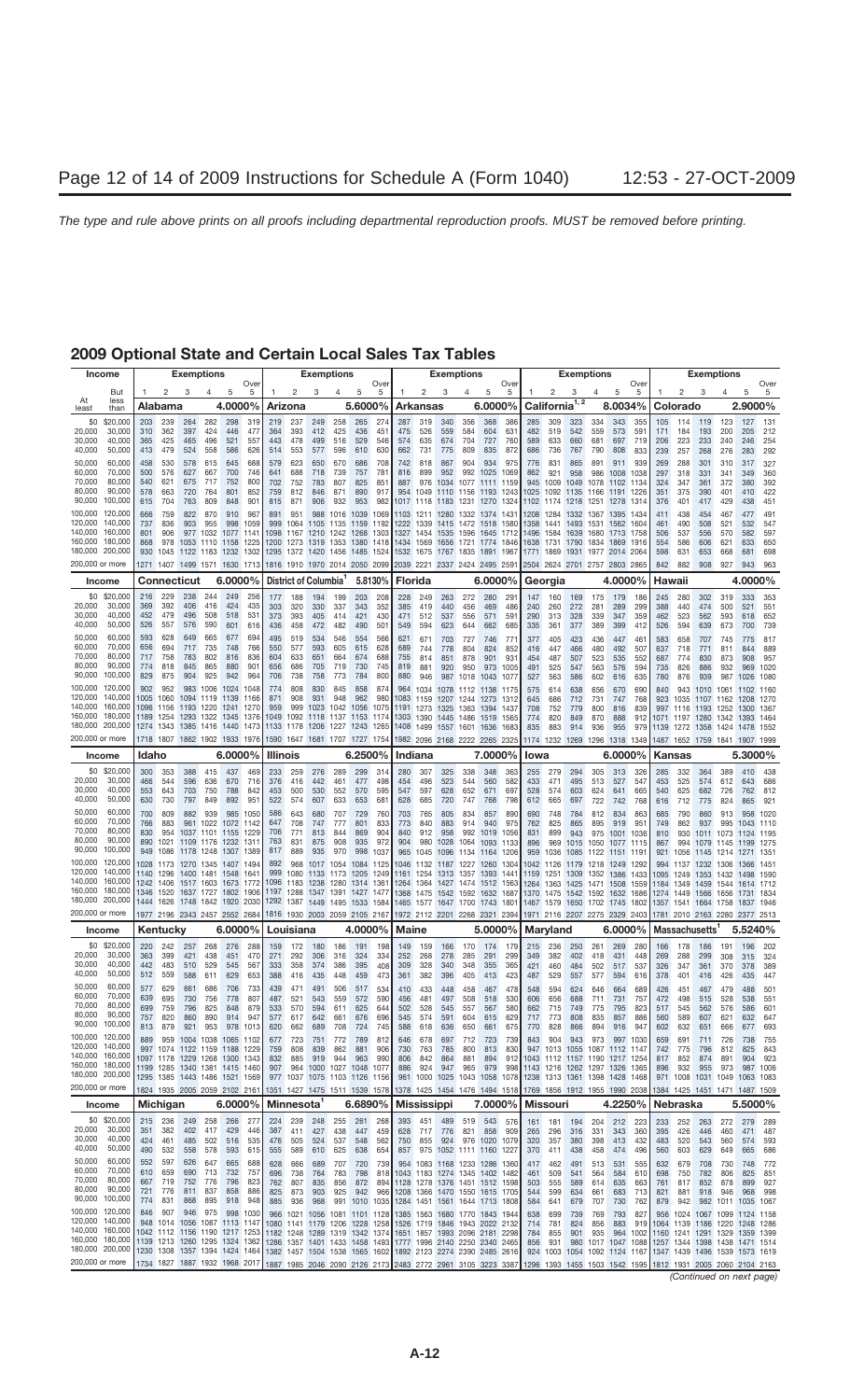#### **2009 Optional State and Certain Local Sales Tax Tables** *(Continued)*

|                                                                          | Income                                     | <b>Exemptions</b>                   |                               |                          |                                                                   |                          |                          | <b>Exemptions</b>                                                           |                          |                                                                |                          |                               |                          | <b>Exemptions</b>                                                                                                         |                                                                                                |                          |                          |                                                    |                                      | <b>Exemptions</b>                                                                                                    |                                                                                                 |                          |                                   |                                |                          |                                                                                                                                                                   | <b>Exemptions</b>        |                                                                        |                          |                                                              |                          |  |
|--------------------------------------------------------------------------|--------------------------------------------|-------------------------------------|-------------------------------|--------------------------|-------------------------------------------------------------------|--------------------------|--------------------------|-----------------------------------------------------------------------------|--------------------------|----------------------------------------------------------------|--------------------------|-------------------------------|--------------------------|---------------------------------------------------------------------------------------------------------------------------|------------------------------------------------------------------------------------------------|--------------------------|--------------------------|----------------------------------------------------|--------------------------------------|----------------------------------------------------------------------------------------------------------------------|-------------------------------------------------------------------------------------------------|--------------------------|-----------------------------------|--------------------------------|--------------------------|-------------------------------------------------------------------------------------------------------------------------------------------------------------------|--------------------------|------------------------------------------------------------------------|--------------------------|--------------------------------------------------------------|--------------------------|--|
| At                                                                       | But<br>less                                | 1.                                  | 2                             | 3                        | 4                                                                 | 5                        | Over<br>5                | 1                                                                           | $2^{\circ}$              | 3                                                              | $\overline{4}$           | 5                             | Over<br>5                | $\mathbf{1}$                                                                                                              | $\overline{2}$                                                                                 | 3                        | 4                        | 5                                                  | Over<br>5                            | $\mathbf{1}$                                                                                                         | $\mathbf{2}$                                                                                    | 3                        | 4                                 | 5                              | Over<br>5                | 1                                                                                                                                                                 | 2                        | 3                                                                      | 4                        | 5                                                            | Over<br>5                |  |
| least                                                                    | than                                       |                                     | Nevada $1, \overline{3}$      |                          |                                                                   | 6.6764%                  |                          |                                                                             |                          | New Jersey <sup>4</sup>                                        |                          | 7.0000%                       |                          |                                                                                                                           | <b>New Mexico</b>                                                                              |                          |                          | 5.0000%                                            |                                      |                                                                                                                      | <b>New York</b>                                                                                 |                          |                                   | 4.0000%                        |                          |                                                                                                                                                                   |                          | <b>North Carolina</b>                                                  |                          | 4.8973%                                                      |                          |  |
| \$0<br>20,000<br>30,000<br>40,000                                        | \$20,000<br>30,000<br>40,000<br>50,000     | 239<br>389<br>470<br>543            | 262<br>423<br>510<br>588      | 276<br>445<br>536<br>617 | 287<br>462<br>555<br>638                                          | 296<br>475<br>571<br>656 | 307<br>493<br>592<br>679 | 244<br>418<br>514<br>600                                                    | 260<br>444<br>544<br>634 | 271<br>460<br>563<br>656                                       | 278<br>472<br>577<br>671 | 284<br>481<br>588<br>684      | 292<br>494<br>603<br>701 | 218<br>372<br>455<br>528                                                                                                  | 236<br>402<br>491<br>569                                                                       | 248<br>421<br>513<br>595 | 256<br>435<br>530<br>614 | 263<br>446<br>543<br>629                           | 273<br>46 <sup>°</sup><br>561<br>650 | 145<br>247<br>303<br>353                                                                                             | 154<br>261<br>320<br>372                                                                        | 159<br>270<br>330<br>384 | 163<br>276<br>338<br>393          | 166<br>281<br>344<br>399       | 171<br>288<br>352<br>409 | 206<br>340<br>412<br>476                                                                                                                                          | 225<br>371<br>448<br>516 | 237<br>390<br>471<br>542                                               | 246<br>404<br>487<br>561 | 253<br>415<br>501<br>576                                     | 263<br>430<br>519<br>597 |  |
| 50,000<br>60,000<br>70,000                                               | 60,000<br>70,000<br>80,000                 | 611<br>675<br>737                   | 660<br>728<br>794             | 692<br>762<br>830        | 715<br>787<br>857                                                 | 734<br>808<br>879        | 760<br>836<br>909        | 679<br>754<br>827                                                           | 717<br>796<br>872        | 741<br>821<br>899                                              | 759<br>840<br>919        | 773<br>856<br>936             | 791<br>876<br>958        | 595<br>658<br>718                                                                                                         | 641<br>708<br>772                                                                              | 670<br>739<br>806        | 691<br>763<br>831        | 708<br>781<br>851                                  | $73 -$<br>807<br>879                 | 399<br>443<br>486                                                                                                    | 421<br>466<br>510                                                                               | 434<br>480<br>526        | 443<br>491<br>537                 | 451<br>499<br>546              | 461<br>510<br>558        | 534<br>589<br>641                                                                                                                                                 | 579<br>637<br>693        | 607<br>668<br>726                                                      | 628<br>691<br>751        | 645<br>709<br>770                                            | 668<br>734<br>797        |  |
| 80,000<br>90,000                                                         | 90,000<br>100,000                          | 797<br>855                          | 857<br>918                    | 895<br>958               | 924<br>988                                                        | 947<br>1013              | 978<br>1045              | 897                                                                         | 944<br>964 1013          | 973<br>1044 1067                                               | 994                      | 1012<br>1085 1110             | 1035                     | 774<br>828                                                                                                                | 832<br>890                                                                                     | 869<br>929               | 896<br>958               | 917<br>981                                         | 947<br>1012                          | 526<br>565                                                                                                           | 552<br>593                                                                                      | 568<br>610               | 580<br>622                        | 590<br>632                     | 603<br>646               | 690<br>738                                                                                                                                                        | 746<br>796               | 781<br>833                                                             | 807<br>861               | 828<br>883                                                   | 856<br>913               |  |
| 100,000<br>120,000 140,000<br>140.000 160.000                            | 120,000                                    | 1048 1120<br>1151 1227              | 934 1001                      |                          | 1044 1076 1101 1136<br>1166 1200 1227 1265<br>1276 1312 1342      |                          | 1382                     | 1300 1361 1399 1427 1450 1481                                               |                          | 1055 1107 1140 1165 1184 1211<br>1183 1241 1276 1303 1324 1353 |                          |                               |                          | 901                                                                                                                       | 968<br>1003 1076<br>1093 1172 1222 1258                                                        | 1009 1040<br>1122 1156   |                          | 1065<br>1183<br>1288                               | 1099<br>1220<br>1327                 | 618<br>693<br>760                                                                                                    | 647<br>725<br>794                                                                               | 666<br>745<br>816        | 679<br>759<br>831                 | 690<br>771<br>844              | 704<br>787<br>861        | 801<br>890<br>970                                                                                                                                                 | 864<br>959<br>1044       | 904<br>1002 1035<br>1090 1125                                          | 933                      | 957<br>1061<br>1153                                          | 989<br>1096<br>1190      |  |
| 160,000 180,000<br>180,000 200,000<br>200,000 or more                    |                                            | 1258 1339<br> 1359 1443             | 1915 2017 2082 2131 2170 2224 |                          | 1390 1429 1460<br>1497 1537 1570 1614                             |                          | 1502                     | 2125 2210 2263 2302 2333 2376                                               |                          |                                                                |                          |                               |                          | 1419 1484 1525 1555 1579 1611 1185 1270 1323 1362 1394 1436<br>1530 1598 1641 1673 1698 1732 1270 1360 1416 1458 1491     | 1708 1824 1897 1951 1994 2052                                                                  |                          |                          |                                                    | 1536                                 | 829<br>894                                                                                                           | 866<br>932<br>1238 1286                                                                         | 888<br>956               | 905<br>973<br>1315 1337 1355 1378 | 918                            | 936<br>987 1006          | 1125 1209                                                                                                                                                         |                          | 1051 1130 1179 1216<br>1261 1300                                       |                          | 1246<br>1332<br>1517 1623 1690 1739 1779 1833                | 1286<br>1374             |  |
|                                                                          | <b>Income</b>                              |                                     | North Dakota 5.0000%          |                          |                                                                   |                          |                          | Ohio                                                                        |                          |                                                                |                          | 5.5000%                       |                          |                                                                                                                           | Oklahoma                                                                                       |                          |                          | 4.5000%                                            |                                      |                                                                                                                      | Pennsylvania                                                                                    |                          |                                   | $6.0000\%$                     |                          |                                                                                                                                                                   |                          | Rhode Island                                                           |                          | 7.0000%                                                      |                          |  |
|                                                                          | \$0 \$20,000                               | 168                                 | 191                           | 206                      | 217                                                               | 226                      | 239                      | 225                                                                         | 242                      | 253                                                            | 261                      | 268                           | 277                      | 223                                                                                                                       | 259                                                                                            | 282                      | 300                      | 315                                                | 336                                  | 203                                                                                                                  | 218                                                                                             | 227                      | 234                               | 239                            | 246                      | 239                                                                                                                                                               | 258                      | 269                                                                    | 278                      | 285                                                          | 294                      |  |
| 20,000<br>30,000<br>40,000                                               | 30,000<br>40,000<br>50,000                 | 276<br>335<br>389                   | 311<br>376<br>434             | 334<br>403<br>464        | 351<br>423<br>487                                                 | 365<br>440<br>506        | 385<br>463<br>531        | 376<br>459<br>532                                                           | 404<br>491<br>569        | 422<br>512<br>592                                              | 434<br>527<br>610        | 445<br>539<br>623             | 459<br>556<br>642        | 356<br>427<br>490                                                                                                         | 411<br>491<br>561                                                                              | 447<br>533<br>608        | 474<br>565<br>644        | 497<br>592<br>674                                  | 529<br>628<br>715                    | 340<br>414<br>481                                                                                                    | 362<br>440<br>510                                                                               | 376<br>457<br>529        | 386<br>469<br>542                 | 395<br>479<br>553              | 406<br>492<br>568        | 387<br>466<br>535                                                                                                                                                 | 415<br>499<br>573        | 433<br>520<br>596                                                      | 446<br>536<br>614        | 457<br>548<br>628                                            | 471<br>564<br>646        |  |
| 50,000<br>60,000<br>70,000<br>80,000                                     | 60,000<br>70,000<br>80,000<br>90,000       | 439<br>486<br>533<br>577            | 489<br>540<br>590<br>638      | 521<br>575<br>628<br>677 | 546<br>602<br>656<br>708                                          | 567<br>624<br>680<br>732 | 595<br>654<br>712<br>767 | 600<br>664<br>725<br>784                                                    | 641<br>708<br>773<br>834 | 667<br>736<br>803<br>866                                       | 686<br>757<br>825<br>890 | 701<br>773<br>843<br>909      | 721<br>795<br>867<br>934 | 548<br>602<br>655<br>705                                                                                                  | 626<br>686<br>744<br>799                                                                       | 677<br>741<br>803<br>862 | 717<br>784<br>849<br>910 | 749<br>819<br>886<br>950                           | 795<br>868<br>938<br>1005            | 543<br>601<br>657<br>711                                                                                             | 575<br>636<br>695<br>751                                                                        | 595<br>658<br>718<br>775 | 610<br>674<br>735<br>794          | 622<br>687<br>749<br>808       | 639<br>704<br>768<br>828 | 599<br>659<br>716<br>770                                                                                                                                          | 641<br>704<br>764<br>821 | 666<br>731<br>794<br>853                                               | 685<br>752<br>816<br>876 | 701<br>768<br>834<br>895                                     | 721<br>791<br>857<br>920 |  |
| 90,000<br>100,000 120,000<br>120,000 140,000                             | 100,000                                    | 621<br>681<br>767                   | 684<br>748<br>839             | 726<br>792<br>887        | 758<br>826<br>923                                                 | 784<br>853<br>953        | 820<br>892<br>994        | 840<br>916<br>1024 1087 1126 1155                                           | 894                      | 927<br>974 1010                                                | 952<br>1036              | 972<br>1058 1086<br>1178 1209 | 999                      | 754<br>820                                                                                                                | 853<br>924<br>913 1026 1102 1160 1207 1274                                                     | 918                      | 969                      | 1010<br>994 1048 1092 1154                         | 1068                                 | 763<br>834<br>934                                                                                                    | 805<br>878<br>981                                                                               | 831<br>905               | 850<br>926<br>1011 1033 1051 1075 | 865<br>942                     | 886<br>964               | 823<br>893<br>991                                                                                                                                                 | 876<br>950<br>1053       | 909<br>1091 1120                                                       | 934<br>985 1011 1032     | 954<br>1143                                                  | 980<br>1061<br>1173      |  |
| 140,000 160,000<br>160,000 180,000<br>180,000 200,000                    |                                            | 846<br>929<br>1008                  | 923<br>1010<br>1091           | 1062 1103<br>1146 1189   | 973 1011 1043                                                     | 1136 1182<br>1224 1272   | 1086                     | 1121 1188 1230 1261 1286 1319<br>1221 1292 1337 1370<br>1313 1389 1435 1470 |                          |                                                                |                          | 1396 1432<br>1498 1536        |                          |                                                                                                                           | 999 1119 1199 1260 1311 1382<br>1087 1214 1298 1363 1417 1492<br>1170 1303 1391 1459 1515 1594 |                          |                          |                                                    |                                      |                                                                                                                      | 1024 1075 1106 1130 1149 1174<br>1117 1171 1204 1229 1249 1276<br>1203 1259 1295 1321 1342 1370 |                          |                                   |                                |                          | 1168 1239                                                                                                                                                         |                          | 1079 1145 1186 1217 1241<br>1283 1315 1341<br>1251 1325 1372 1406 1433 |                          |                                                              | 1274<br>1376<br>1470     |  |
| 200,000 or more                                                          |                                            |                                     | 1448 1547 1613 1664 1705 1763 |                          |                                                                   |                          |                          | 1808 1902 1961 2004 2039 2087                                               |                          |                                                                |                          |                               |                          |                                                                                                                           | 1627 1786 1893 1976 2044 2140                                                                  |                          |                          |                                                    |                                      |                                                                                                                      | 1668 1736 1779 1811 1837 1871                                                                   |                          |                                   |                                |                          |                                                                                                                                                                   |                          |                                                                        |                          | 1686 1780 1838 1881 1915 1961                                |                          |  |
| <b>Income</b>                                                            |                                            |                                     | South Carolina                |                          |                                                                   | $6.0000\%$               |                          |                                                                             |                          | South Dakota                                                   |                          | 4.0000%                       |                          |                                                                                                                           | Tennessee                                                                                      |                          |                          | 7.0000%                                            |                                      | <b>Texas</b>                                                                                                         |                                                                                                 |                          |                                   | 6.2500%                        |                          | Utah                                                                                                                                                              |                          |                                                                        |                          | 4.7000%                                                      |                          |  |
| 20,000<br>30,000                                                         | \$0 \$20,000<br>30,000<br>40,000           | 244<br>408<br>497                   | 263<br>438<br>532             | 274<br>457<br>554        | 283<br>470<br>570                                                 | 290<br>481<br>583        | 299<br>496<br>601        | 227<br>363<br>433                                                           | 261<br>415<br>494        | 283<br>449<br>534                                              | 300<br>475<br>565        | 314<br>496<br>590             | 333<br>526<br>624        | 341<br>541<br>646                                                                                                         | 393<br>619<br>737                                                                              | 427<br>671<br>798        | 454<br>711<br>844        | 475<br>743<br>882                                  | 505<br>789<br>934                    | 259<br>438<br>534                                                                                                    | 284<br>479<br>584                                                                               | 300<br>505<br>615        | 312<br>525<br>638                 | 322<br>541<br>657              | 335<br>562<br>683        | 226<br>369<br>446                                                                                                                                                 | 256<br>416<br>500        | 276<br>446<br>536                                                      | 291<br>469<br>563        | 303<br>488<br>585                                            | 319<br>514<br>616        |  |
| 40,000<br>50,000<br>60,000                                               | 50,000<br>60,000<br>70,000                 | 575<br>647<br>713                   | 615<br>691<br>762             | 640<br>719<br>792        | 658<br>739<br>814                                                 | 673<br>756<br>832        | 693<br>778<br>856        | 495<br>551<br>602                                                           | 563<br>626<br>683        | 608<br>675<br>737                                              | 642<br>713<br>777        | 671<br>744<br>811             | 710<br>786<br>857        | 739<br>825<br>905                                                                                                         | 841<br>936<br>1024                                                                             | 909                      | 960                      | 1002<br>1010 1066 1112 1177<br>1103 1164 1214 1283 | 106 <sup>2</sup>                     | 620<br>698<br>771                                                                                                    | 676<br>761<br>839                                                                               | 712<br>800<br>882        | 738<br>830<br>915                 | 760<br>854<br>941              | 789<br>886<br>976        | 513<br>575<br>633                                                                                                                                                 | 575<br>643<br>707        | 615<br>687<br>754                                                      | 645<br>721<br>791        | 670<br>748<br>820                                            | 705<br>786<br>861        |  |
| 70,000<br>80,000<br>90,000                                               | 80,000<br>90,000<br>100,000                | 778<br>839<br>897                   | 830<br>895<br>956             | 863<br>929               | 887<br>955<br>993 1020                                            | 906<br>975<br>1042       | 932<br>1003<br>1071      | 651<br>697<br>741                                                           | 738<br>789<br>838        | 795<br>850<br>902                                              | 839<br>896<br>950        | 874<br>934                    | 924<br>986<br>990 1046   |                                                                                                                           | 981 1109 1193 1258 1311 1384<br>1054 1188 1277 1346 1402 1480<br>1124 1265                     | 1358 1430                |                          | 1489                                               | $157^{\circ}$                        | 841<br>907                                                                                                           | 915<br>985<br>970 1054                                                                          | 961<br>1035<br>1107 1146 | 996<br>1073                       | 1024 1063<br>1103<br>1178      | 1144<br>1221             | 689<br>742<br>793                                                                                                                                                 | 768<br>825<br>881        | 819<br>880<br>938                                                      | 858<br>921<br>982        | 889<br>954 1001<br>1017                                      | 933<br>1066              |  |
| 100,000 120,000<br>120,000 140,000                                       |                                            | 1086                                | 976 1039<br>1155              |                          | 1079 1108 1131 1162<br>1199 1231 1256                             |                          | 1290                     | 800<br>881                                                                  | 903<br>993               | 1067 1123                                                      | 971 1023                 | 1065 1124<br>1169 1233        |                          |                                                                                                                           | 1218 1368 1467 1543 1606<br>1350 1512 1619 1701 1768                                           |                          |                          |                                                    | 1692<br>1862                         |                                                                                                                      | 1055 1145 1202 1244 1278 1325<br>1173 1272 1334 1381 1418 1469                                  |                          |                                   |                                |                          | 862<br>958                                                                                                                                                        |                          | 1060 1126 1176                                                         |                          | 955 1016 1063 1100 1153<br>1217 1274                         |                          |  |
| 140,000 160,000<br>160,000 180,000<br>180,000 200,000                    |                                            | 1185 1259<br>1285 1365<br>1378 1462 |                               |                          | 1306 1340 1367 1404<br>1415 1451 1481 1520<br>1515 1554 1585 1626 |                          |                          |                                                                             |                          | 1025 1153 1236 1300 1352 1425                                  |                          |                               |                          | 953 1072 1151 1211 1260 1329 1469 1641 1755 1842 1914 2013<br>1092 1226 1313 1381 1436 1512 1703 1894 2020 2117 2197 2307 | 1590 1772 1893 1985 2061 2167                                                                  |                          |                          |                                                    |                                      |                                                                                                                      | 1279 1385 1452 1502 1543 1598<br>1386 1500 1572 1626 1669 1728<br>1485 1605 1681 1738 1784 1847 |                          |                                   |                                |                          |                                                                                                                                                                   |                          | 1045 1153 1224 1278<br>1133 1249 1324 1381 1428                        |                          | 1322<br>1215 1337 1416 1476 1525 1593                        | 1382<br>1492             |  |
| 200,000 or more                                                          |                                            |                                     | 1863 1972 2039 2089 2128 2182 |                          |                                                                   |                          |                          |                                                                             |                          | 1432 1600 1709 1793 1862 1957                                  |                          |                               |                          |                                                                                                                           | 2302 2536 2691 2810 2908 3043                                                                  |                          |                          |                                                    |                                      |                                                                                                                      | 1997 2151 2250 2323 2382 2462                                                                   |                          |                                   |                                |                          |                                                                                                                                                                   |                          |                                                                        |                          | 1651 1802 1901 1976 2037 2122                                |                          |  |
|                                                                          | <b>Income</b>                              |                                     | Vermont                       |                          |                                                                   | $6.0000\%$               |                          | 4.0000%<br>Virginia                                                         |                          |                                                                |                          |                               | Washinɑton               |                                                                                                                           |                                                                                                |                          | $6.5000\%$               |                                                    |                                      | West Virginia                                                                                                        |                                                                                                 |                          | $6.0000\%$                        |                                |                          | Wisconsin                                                                                                                                                         |                          |                                                                        | 5.0000%                  |                                                              |                          |  |
| 20,000<br>30,000<br>40,000                                               | \$0 \$20,000<br>30,000<br>40,000<br>50,000 | 140<br>241<br>296<br>346            | 147<br>251<br>308<br>360      | 151<br>257<br>316<br>369 | 154<br>262<br>322<br>375                                          | 156<br>266<br>326<br>380 | 159<br>271<br>332<br>386 | 161<br>256<br>307<br>353                                                    | 182<br>288<br>344<br>394 | 196<br>309<br>369<br>421                                       | 207<br>325<br>387<br>442 | 215<br>338<br>402<br>458      | 227<br>355<br>422<br>481 | 259<br>440<br>539<br>628                                                                                                  | 282<br>478<br>585<br>679                                                                       | 297<br>502<br>613<br>712 | 308<br>520<br>634<br>736 | 317<br>534<br>651<br>755                           | 329<br>554<br>674<br>782             | 283<br>465<br>562<br>648                                                                                             | 318<br>520<br>627<br>722                                                                        | 342<br>556<br>670<br>770 | 359<br>583<br>702<br>806          | 373<br>606<br>728<br>835       | 393<br>636<br>764<br>876 | 209<br>356<br>435<br>505                                                                                                                                          | 227<br>385<br>469<br>544 | 238<br>403<br>491<br>569                                               | 246<br>416<br>507<br>587 | 253<br>427<br>520<br>602                                     | 262<br>441<br>537<br>622 |  |
| 50,000<br>60,000<br>70,000                                               | 60,000<br>70,000<br>80,000                 | 392<br>436<br>478                   | 408<br>453<br>497             | 417<br>463<br>508        | 424<br>471<br>516                                                 | 430<br>477<br>523        | 437<br>485<br>531        | 395<br>434<br>473                                                           | 440<br>483<br>525        | 469<br>515<br>558                                              | 492<br>539<br>584        | 510<br>558<br>605             | 535<br>585<br>633        | 710<br>788<br>862                                                                                                         | 767<br>849<br>929                                                                              | 803<br>888               | 830<br>917<br>971 1002   | 851<br>941<br>1027                                 | 880<br>973<br>1062                   | 727<br>801<br>873                                                                                                    | 809<br>890<br>967                                                                               | 861<br>947               | 901<br>990<br>1028 1075 1112 1164 | 934<br>1025                    | 978<br>1073              | 569<br>629<br>686                                                                                                                                                 | 613<br>677<br>738        | 641<br>707<br>771                                                      | 661<br>729<br>795        | 677<br>747<br>814                                            | 699<br>771<br>840        |  |
| 80,000                                                                   | 90,000<br>90,000 100,000                   | 518<br>557                          | 538<br>578                    | 550<br>591               | 559<br>600                                                        | 566<br>608               | 575<br>618               | 510<br>545                                                                  | 564<br>602               | 600<br>640                                                     | 627<br>668               | 649<br>691                    | 679<br>723               |                                                                                                                           | 933 1004<br>1002 1077                                                                          | 1125 1160                |                          | 1049 1082 1109<br>1188                             | 1146<br>1227                         |                                                                                                                      | 941 1041 1106 1155 1195 1250<br>1006 1111 1180 1232                                             |                          |                                   | 1274 1332                      |                          | 741<br>793                                                                                                                                                        | 796<br>851               | 831<br>888                                                             | 856<br>916               | 877<br>937                                                   | 905<br>967               |  |
| 100,000 120,000<br>120,000 140,000<br>140,000 160,000                    |                                            | 610<br>684<br>751                   | 632<br>709<br>778             | 646<br>724<br>795        | 656<br>735<br>807                                                 | 664<br>744<br>816        | 675<br>756<br>829        | 594<br>663<br>726                                                           | 654<br>728<br>795        | 694<br>770<br>840                                              | 724<br>803<br>874        | 748<br>829<br>902             | 782<br>940               | 865 1226 1314 1369 1411 1444 1489<br>1344 1439                                                                            | 1095 1175                                                                                      |                          |                          | 1226 1264 1294<br>1498 1543 1578 1627              | 1336                                 |                                                                                                                      | 1094 1206<br>1217 1340<br>1328 1459 1544 1608                                                   | 1279 1335<br>1419 1479   |                                   | 1380<br>1528 1596<br>1661 1733 | 1442                     | 862<br>959                                                                                                                                                        | 925<br>1029              | 965                                                                    | 995                      | 1018<br>1073 1105 1131 1166<br>1046 1121 1168 1203 1231 1269 | 1050                     |  |
| 160,000 180,000<br>180,000 200,000                                       |                                            | 820<br>884                          | 849<br>915                    | 867<br>934               | 880<br>947                                                        | 890<br>958               | 903<br>972               | 791<br>852                                                                  | 864<br>928               | 911                                                            | 947                      |                               |                          | 977 1018 1466 1566<br>978 1016 1047 1089 1578 1685 1752 1802 1842 1897                                                    |                                                                                                |                          |                          | 1630 1678 1716 1768                                |                                      |                                                                                                                      | 1442 1581 1672 1740 1796 1872                                                                   |                          |                                   |                                |                          | 1547 1694 1789 1861 1920 2000 1215 1300 1354 1394 1425 1468                                                                                                       |                          |                                                                        |                          | 1134 1215 1265 1303 1332 1373                                |                          |  |
| 200,000 or more                                                          |                                            |                                     | 1225 1265<br>Wyoming          |                          | 1289 1307 1321                                                    | 4.0000%                  | 1339                     | 1188 1280                                                                   |                          |                                                                |                          |                               |                          | 1340 1386 1423 1475 2180 2315 2400 2464 2515 2584                                                                         |                                                                                                |                          |                          |                                                    |                                      |                                                                                                                      | 2106 2289 2408 2498 2571 2672                                                                   |                          |                                   |                                |                          |                                                                                                                                                                   |                          |                                                                        |                          | 1635 1746 1815 1866 1907 1962                                |                          |  |
|                                                                          | Income<br>\$0 \$20,000                     | 154                                 | 167                           |                          | 175 181                                                           | 186                      | 193                      |                                                                             |                          |                                                                |                          |                               |                          | determine their local sales tax amount.                                                                                   |                                                                                                |                          |                          |                                                    |                                      |                                                                                                                      |                                                                                                 |                          |                                   |                                |                          | Note. Alaska does not have a state sales tax. Alaska residents should follow the instructions on the next page to                                                 |                          |                                                                        |                          |                                                              |                          |  |
| 20,000<br>30,000<br>40,000                                               | 30,000<br>40,000<br>50,000                 | 264<br>324<br>378                   | 285<br>349<br>407             | 298<br>365<br>425        | 308<br>377<br>438                                                 | 316<br>386<br>449        | 327<br>399               |                                                                             | over the year.           |                                                                |                          |                               |                          |                                                                                                                           |                                                                                                |                          |                          |                                                    |                                      | 2 The California table includes the 1% uniform local sales tax rate in addition to the 7.0034% state sales tax rate. |                                                                                                 |                          |                                   |                                |                          | 1 The rates for California, the District of Columbia, Massachusetts, Minnesota, Nevada, and North Carolina increased during 2009, so the rates given are averaged |                          |                                                                        |                          |                                                              |                          |  |
| 50,000<br>60,000                                                         | 60,000<br>70,000                           | 428                                 | 460                           | 480                      | 495                                                               | 506                      | 463<br>523               |                                                                             |                          |                                                                |                          |                               |                          | 4 Residents of Salem County should deduct only half of the amount in the state table.                                     |                                                                                                |                          |                          |                                                    |                                      | 3 The Nevada table includes the 2.25% uniform local sales tax rate in addition to the 4.4264% state sales tax rate.  |                                                                                                 |                          |                                   |                                |                          |                                                                                                                                                                   |                          |                                                                        |                          |                                                              |                          |  |
| 70,000<br>80,000                                                         | 80,000<br>90,000                           | 475<br>521<br>564                   | 510<br>558<br>604             | 532<br>581<br>629        | 548<br>599<br>647                                                 | 561<br>613<br>662        | 578<br>632<br>682        |                                                                             |                          |                                                                |                          |                               |                          |                                                                                                                           |                                                                                                |                          |                          |                                                    |                                      |                                                                                                                      |                                                                                                 |                          |                                   |                                |                          |                                                                                                                                                                   |                          |                                                                        |                          |                                                              |                          |  |
| 100,000 120,000                                                          | 90,000 100,000                             | 606<br>663                          | 648<br>708                    | 675<br>736               | 694<br>757                                                        | 710<br>774               | 731<br>797               |                                                                             |                          |                                                                |                          |                               |                          |                                                                                                                           |                                                                                                |                          |                          |                                                    |                                      |                                                                                                                      |                                                                                                 |                          |                                   |                                |                          |                                                                                                                                                                   |                          |                                                                        |                          |                                                              |                          |  |
| 120,000 140,000<br>140,000 160,000<br>160,000 180,000<br>180,000 200,000 |                                            | 743<br>816<br>890<br>959            | 792<br>869<br>946<br>1019     | 823<br>902               | 846<br>926<br>982 1008 1030<br>1056 1084 1107 1137                | 865<br>946               | 890<br>973<br>1058       |                                                                             |                          |                                                                |                          |                               |                          |                                                                                                                           |                                                                                                |                          |                          |                                                    |                                      |                                                                                                                      |                                                                                                 |                          |                                   |                                |                          |                                                                                                                                                                   |                          |                                                                        |                          |                                                              |                          |  |
| 200,000 or more                                                          |                                            |                                     | 1328 1404 1452 1487 1516 1554 |                          |                                                                   |                          |                          |                                                                             |                          |                                                                |                          |                               |                          |                                                                                                                           |                                                                                                |                          |                          |                                                    |                                      |                                                                                                                      |                                                                                                 |                          |                                   |                                |                          |                                                                                                                                                                   |                          |                                                                        |                          |                                                              |                          |  |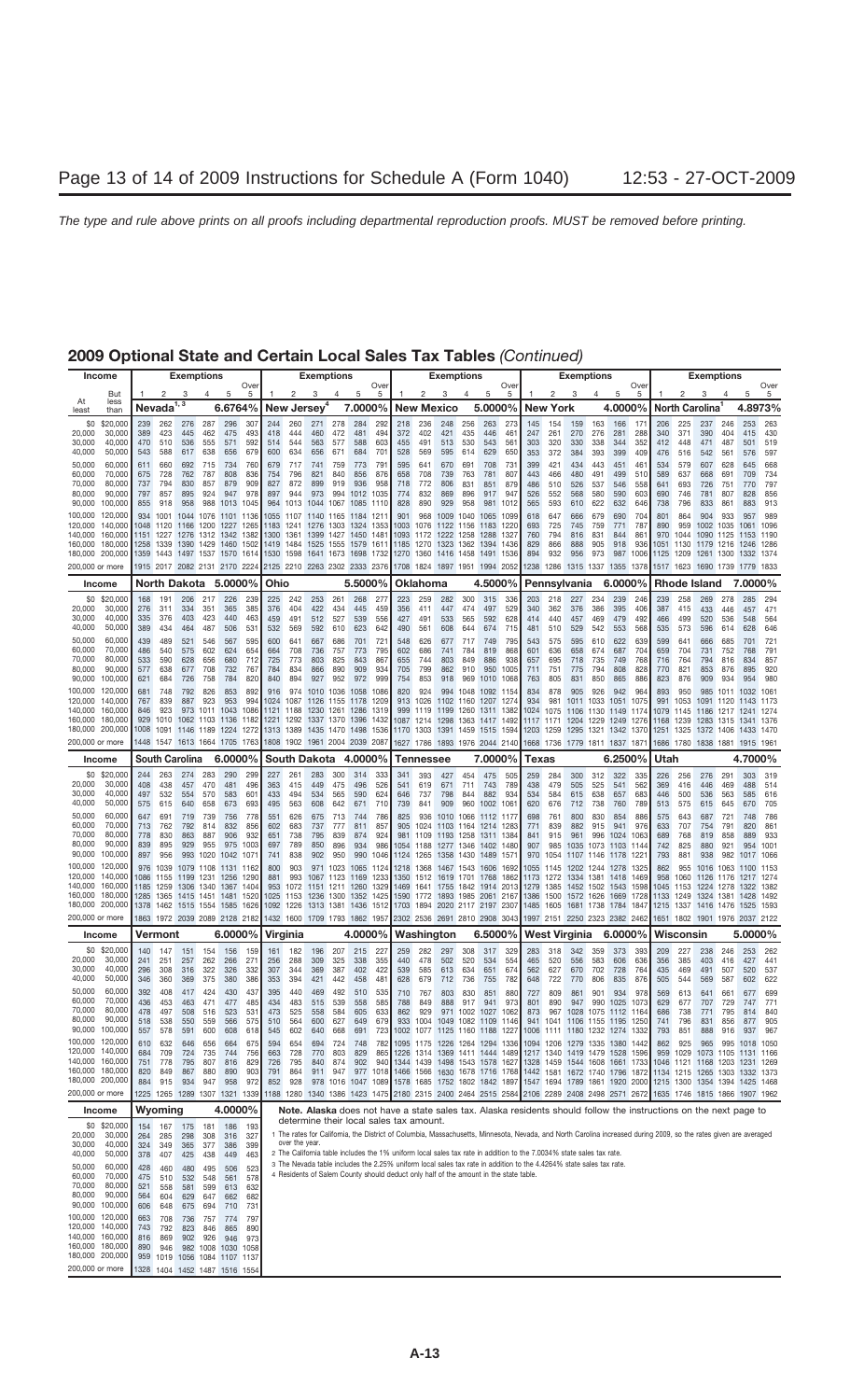| IF you live in<br>the state of | AND you live in                                                                                                                                                                                                                                                                                                                                                                                                                                                                                         | <b>THEN use</b><br>Local Table |
|--------------------------------|---------------------------------------------------------------------------------------------------------------------------------------------------------------------------------------------------------------------------------------------------------------------------------------------------------------------------------------------------------------------------------------------------------------------------------------------------------------------------------------------------------|--------------------------------|
| Alaska                         | Any locality                                                                                                                                                                                                                                                                                                                                                                                                                                                                                            | C                              |
| Arizona                        | Mesa, Phoenix, or Tucson                                                                                                                                                                                                                                                                                                                                                                                                                                                                                | A                              |
|                                | Chandler, Gilbert, Glendale, Peoria, Scottsdale, Tempe, Yuma, or any other locality                                                                                                                                                                                                                                                                                                                                                                                                                     | B                              |
| <b>Arkansas</b>                | Any locality                                                                                                                                                                                                                                                                                                                                                                                                                                                                                            | C                              |
| California                     | Los Angeles County                                                                                                                                                                                                                                                                                                                                                                                                                                                                                      | A                              |
| Colorado                       | Arvada, Aurora, City of Boulder, Fort Collins, Greeley, Longmont, Thornton, or Westminster                                                                                                                                                                                                                                                                                                                                                                                                              | B                              |
|                                | Adams County, Arapahoe County, Boulder County, Centennial, Colorado Springs, Denver City/Denver<br>County, El Paso County, Jefferson County, Lakewood, Larimer County, City of Pueblo, Pueblo County, or<br>any other locality                                                                                                                                                                                                                                                                          | A                              |
| Georgia                        | Any locality                                                                                                                                                                                                                                                                                                                                                                                                                                                                                            | B                              |
| <b>Illinois</b>                | Any locality                                                                                                                                                                                                                                                                                                                                                                                                                                                                                            | A                              |
| Louisiana                      | Any locality                                                                                                                                                                                                                                                                                                                                                                                                                                                                                            | C                              |
| <b>Missouri</b>                | Any locality                                                                                                                                                                                                                                                                                                                                                                                                                                                                                            | $\mathsf{C}$                   |
| <b>New York</b>                | New York City, or one of the following counties: Albany, Allegany, Cattaraugus, Cayuga, Chemung, Clinton,<br>Cortland, Erie, Essex, Franklin, Fulton, Genesee, Herkimer, Jefferson, Lewis, Livingston, Monroe,<br>Montgomery, Nassau, Niagara, Oneida, Onondaga, Ontario, Orange, Orleans, Oswego, Otsego, Putnam,<br>Rensselaer, Rockland, St. Lawrence, Saratoga, Schenectady, Schoharie, Seneca, Steuben, Suffolk,<br>Sullivan, Tompkins, Ulster, Warren, Washington, Westchester, Wyoming, or Yates | A                              |
|                                | Any other locality                                                                                                                                                                                                                                                                                                                                                                                                                                                                                      | D                              |
| <b>North Carolina</b>          | Any locality                                                                                                                                                                                                                                                                                                                                                                                                                                                                                            | A                              |
| <b>South Carolina</b>          | Cherokee, Chesterfield, Darlington, Dillon, Horry, Jasper, Lee, Lexington, or Myrtle Beach                                                                                                                                                                                                                                                                                                                                                                                                              | B                              |
|                                | Any other locality                                                                                                                                                                                                                                                                                                                                                                                                                                                                                      | C                              |
| <b>Tennessee</b>               | Any locality                                                                                                                                                                                                                                                                                                                                                                                                                                                                                            | C                              |
| <b>Utah</b>                    | Any locality                                                                                                                                                                                                                                                                                                                                                                                                                                                                                            | B                              |
| Virginia                       | Any locality                                                                                                                                                                                                                                                                                                                                                                                                                                                                                            | B                              |

#### **Which Optional Local Sales Tax Table Should I Use?**

#### **2009 Optional Local Sales Tax Tables for Certain Local Jurisdictions**

**(Based on a local sales tax rate of 1 percent)**

| <b>Income</b>                                             | Local Table A                                              |                                       |                                        |                                        |                                       |                                        |                                        | <b>Local Table B</b>                   |                                        |                                        |                                        |                                        |                                        |                                        | Local Table C                          |                                        |                                        |                                        |                                        |                                        |                                       | Local Table D                          |                                        |                                        |                                        |  |  |
|-----------------------------------------------------------|------------------------------------------------------------|---------------------------------------|----------------------------------------|----------------------------------------|---------------------------------------|----------------------------------------|----------------------------------------|----------------------------------------|----------------------------------------|----------------------------------------|----------------------------------------|----------------------------------------|----------------------------------------|----------------------------------------|----------------------------------------|----------------------------------------|----------------------------------------|----------------------------------------|----------------------------------------|----------------------------------------|---------------------------------------|----------------------------------------|----------------------------------------|----------------------------------------|----------------------------------------|--|--|
|                                                           | But<br>At<br>less<br>than<br>least                         |                                       | <b>Exemptions</b>                      |                                        |                                       |                                        |                                        |                                        | <b>Exemptions</b>                      |                                        |                                        |                                        |                                        |                                        |                                        | <b>Exemptions</b>                      |                                        |                                        |                                        | <b>Exemptions</b>                      |                                       |                                        |                                        |                                        |                                        |  |  |
|                                                           |                                                            |                                       |                                        | 3                                      |                                       | 5                                      | Over<br>5                              |                                        |                                        |                                        |                                        | 5                                      | Over<br>5                              |                                        | 2                                      | З                                      | 4                                      | 5                                      | Over                                   |                                        | 2                                     | 3                                      |                                        | 5                                      | Over<br>5                              |  |  |
| \$0                                                       | \$20,000                                                   | 37                                    | 41                                     | 44                                     | 46                                    | 47                                     | 49                                     | 45                                     | 51                                     | 55                                     | 59                                     | 61                                     | 65                                     | 56                                     | 64                                     | 69                                     | 73                                     | 76                                     | 81                                     | 36                                     | 39                                    | 40                                     | 41                                     | 42                                     | 43                                     |  |  |
| 20,000                                                    | 30.000                                                     | 61                                    | 67                                     | 71                                     | 74                                    | 76                                     | 79                                     | 72                                     | 82                                     | 88                                     | 93                                     | 96                                     | 102                                    | 89                                     | 101                                    | 109                                    | 115                                    | 120                                    | 126                                    | 62                                     | 65                                    | 68                                     | 69                                     | 70                                     | 72                                     |  |  |
| 30,000                                                    | 40.000                                                     | 74                                    | 81                                     | 85                                     | 89                                    | 91                                     | 95                                     | 86                                     | 98                                     | 105                                    | 10                                     | 115                                    | 121                                    | 106                                    | 120                                    | 129                                    | 136                                    | 142                                    | 150                                    | 76                                     | 80                                    | 83                                     | 85                                     | 86                                     | 88                                     |  |  |
| 40,000                                                    | 50.000                                                     | 85                                    | 93                                     | 98                                     | 102                                   | 105                                    | 109                                    | 99                                     | 112                                    | 120                                    | 126                                    | 131                                    | 138                                    | 121                                    | 137                                    | 147                                    | 155                                    | 162                                    | 170                                    | 88                                     | 93                                    | 96                                     | 98                                     | 100                                    | 102                                    |  |  |
| 50,000<br>60,000<br>70.000<br>80,000<br>90.000<br>100.000 | 60,000<br>70.000<br>80.000<br>90.000<br>100.000<br>120.000 | 96<br>106<br>116<br>125<br>134<br>147 | 105<br>115<br>126<br>136<br>145<br>158 | 110<br>121<br>132<br>142<br>152<br>166 | 14<br>126<br>137<br>147<br>157<br>171 | 117<br>129<br>141<br>151<br>162<br>176 | 122<br>134<br>146<br>157<br>167<br>182 | 111<br>122<br>132<br>142<br>152<br>165 | 124<br>136<br>148<br>159<br>170<br>184 | 133<br>146<br>158<br>170<br>181<br>196 | 140<br>153<br>166<br>178<br>190<br>205 | 146<br>159<br>172<br>185<br>197<br>213 | 153<br>168<br>181<br>194<br>207<br>223 | 135<br>148<br>160<br>172<br>183<br>198 | 152<br>167<br>180<br>193<br>205<br>221 | 164<br>179<br>193<br>207<br>219<br>237 | 172<br>188<br>203<br>217<br>230<br>248 | 179<br>196<br>211<br>226<br>239<br>258 | 189<br>206<br>222<br>237<br>252<br>271 | 100<br>111<br>122<br>132<br>141<br>155 | 105<br>17<br>128<br>138<br>148<br>162 | 109<br>120<br>132<br>142<br>153<br>167 | 111<br>123<br>134<br>145<br>156<br>170 | 113<br>125<br>137<br>148<br>158<br>173 | 115<br>128<br>140<br>151<br>162<br>176 |  |  |
| 120,000                                                   | 140.000                                                    | 164                                   | 177                                    | 185                                    | 191                                   | 196                                    | 202                                    | 184                                    | 204                                    | 217                                    | 227                                    | 235                                    | 246                                    | 219                                    | 244                                    | 261                                    | 273                                    | 284                                    | 298                                    | 173                                    | 181                                   | 186                                    | 190                                    | 193                                    | 197                                    |  |  |
| 140.000                                                   | 160.000                                                    | 180                                   | 194                                    | 202                                    | 209                                   | 214                                    | $22^{\circ}$                           | 201                                    | 222                                    | 236                                    | 247                                    | 255                                    | 267                                    | 237                                    | 264                                    | 282                                    | 296                                    | 307                                    | 322                                    | 190                                    | 199                                   | 204                                    | 208                                    | 211                                    | 215                                    |  |  |
| 160.000                                                   | 180.000                                                    | 197                                   | 211                                    | 220                                    | 227                                   | 232                                    | 240                                    | 218                                    | 241                                    | 256                                    | 267                                    | 276                                    | 289                                    | 256                                    | 285                                    | 304                                    | 318                                    | 330                                    | 346                                    | 207                                    | 217                                   | 222                                    | 226                                    | 230                                    | 234                                    |  |  |
| 180,000                                                   | 200.000                                                    | 213                                   | 227                                    | 237                                    | 244                                   | 249                                    | 257                                    | 235                                    | 258                                    | 274                                    | 285                                    | 295                                    | 308                                    | 274                                    | 304                                    | 323                                    | 339                                    | 351                                    | 368                                    | 224                                    | 233                                   | 239                                    | 243                                    | 247                                    | 252                                    |  |  |
| 200,000 or more                                           |                                                            | 298                                   | 316                                    | 327                                    | 336                                   | 343                                    | 352                                    | 323                                    | 351                                    | 370                                    | 385                                    | 397                                    | 413                                    | 365                                    | 402                                    | 427                                    | 445                                    | 461                                    | 482                                    | 310                                    | 322                                   | 329                                    | 334                                    | 339                                    | 345                                    |  |  |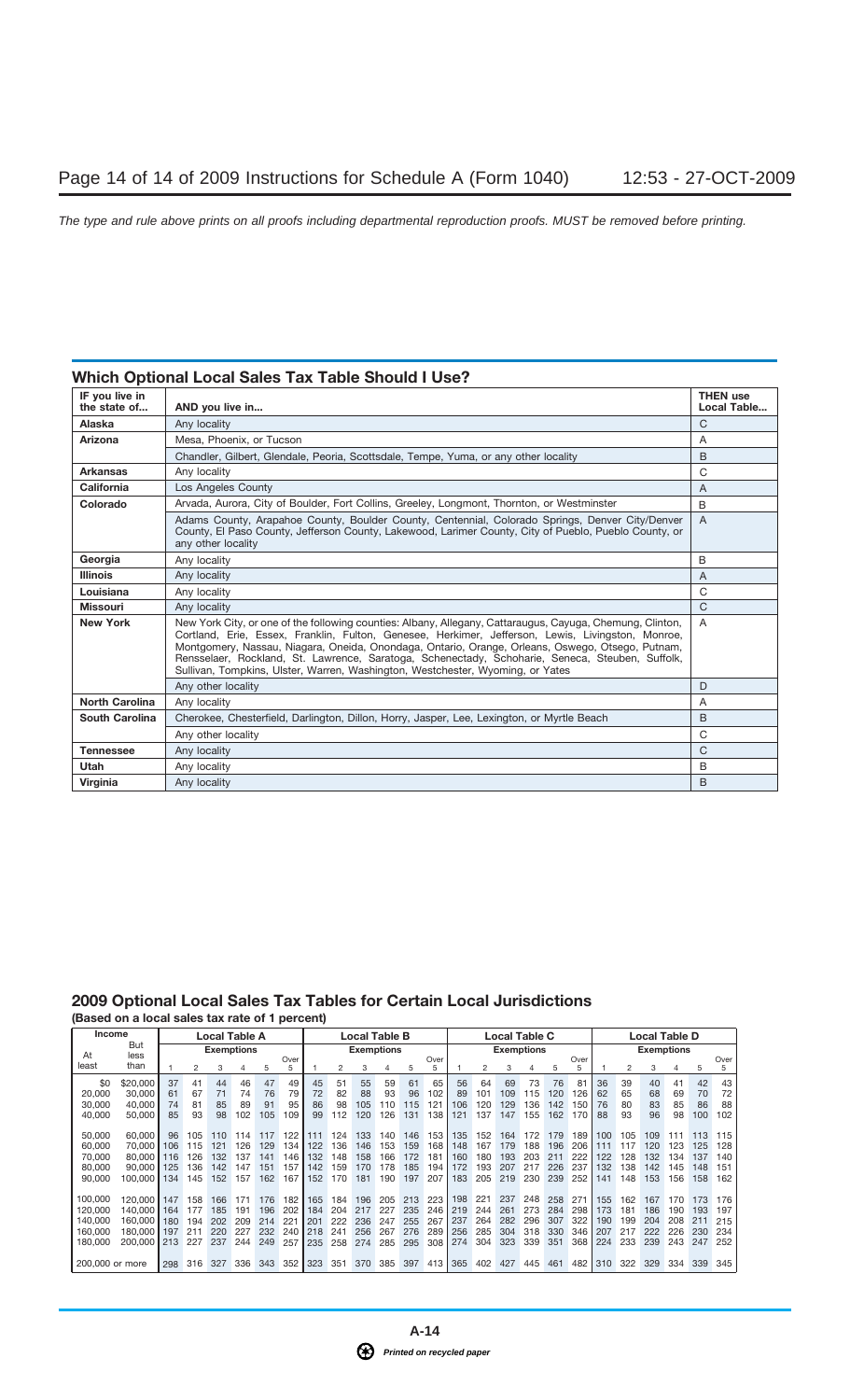### **Recommendations**

 $\Box$ Currency of the CE data is very important to the IRS.

- Currently we have a two-year lag between the UCC/CE data and the tax year to which we apply the data.
- $\blacksquare$ In a normal situation, it's not a major problem. But if the economy experiences severe downturn, like we have recently, there could be a significant mis-match between the UCC/CE data year and the applicable tax year.
- We have tried alternative approaches, such as multiyear averaging, but challenges remain for using this method. For example, to be consistent over time, this requires no change in UCC's.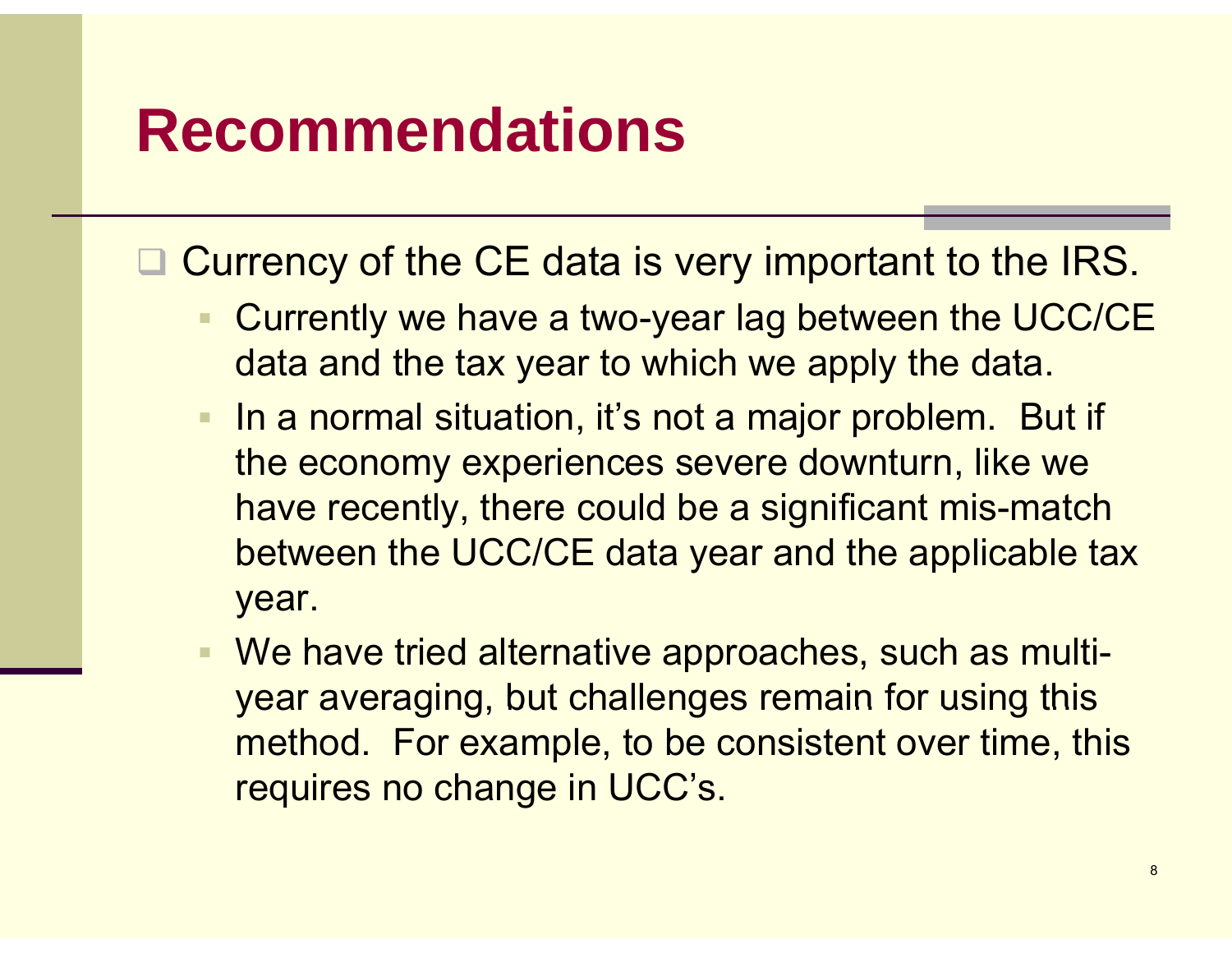### **Concluding Remarks …**

- **□ SLST deduction is an important benefit for** taxpayers residing in states without income tax or for taxpayers making purchases of certain specified big-ticket items.
- **□ BLS CE data is critical to IRS's SLST project.** Better and more timel y BLS CE data means more reliable sales tax estimates for taxpayers.
- **□ IRS is indebted to BLS for supplying this** critical data to allow IRS to provide this important service to the taxpayers.